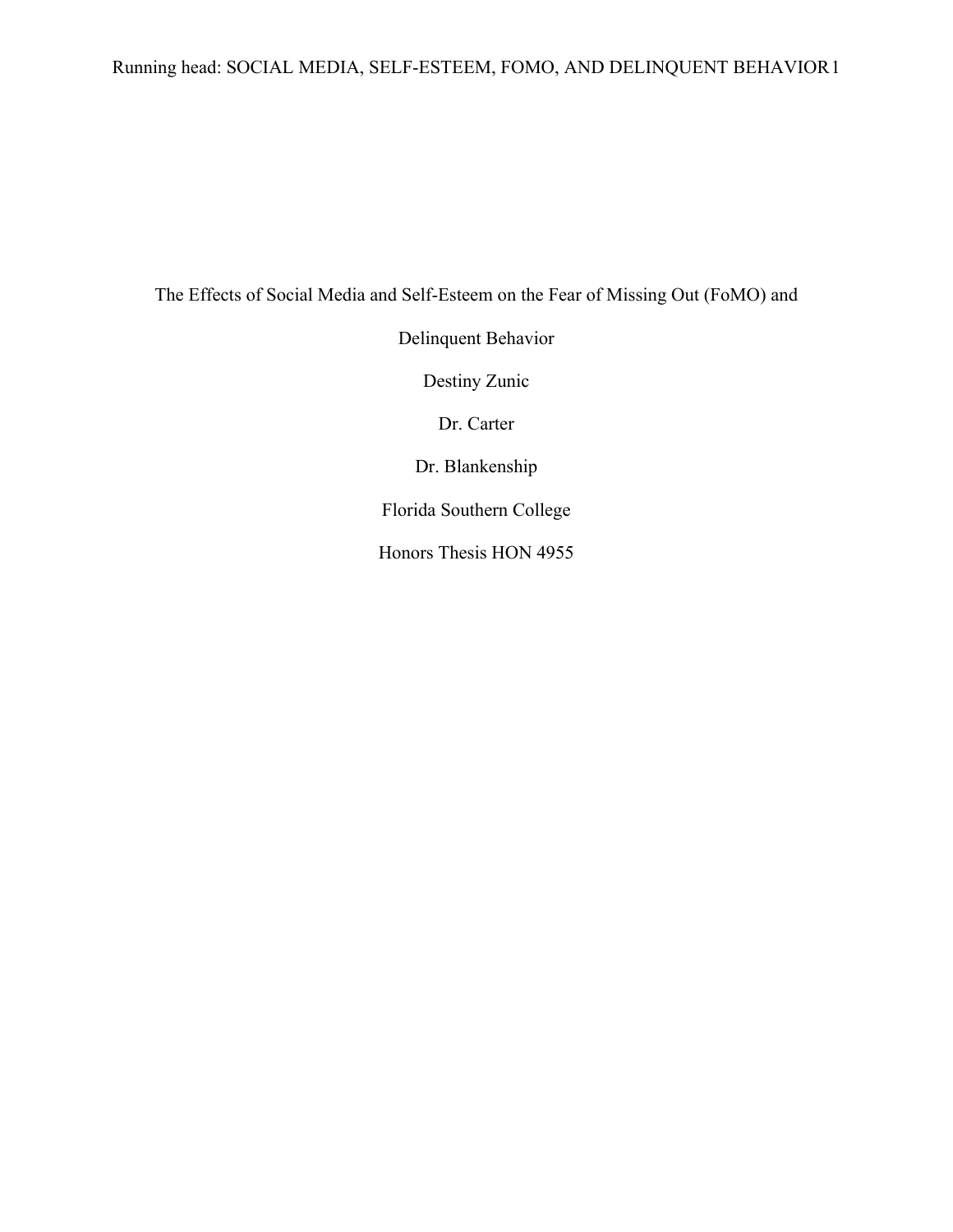# The Effects of Social Media and Self-Esteem on the Fear of Missing Out (FoMO) and

Delinquent Behavior

#### **Introduction**

Social media and self-esteem are two highly researched topics that continuously have a daily impact on college students' behaviors. For example, students communicate with one another about upcoming events, homework assignments, and the latest news on such media platforms as Facebook messenger, GroupMe, and Snapchat. Self-esteem, too, plays a key role in the college student's experiences, influencing both positive and negative personal outlooks– and subsequent resulting behaviors.

The growing interest in the topic of the Fear of Missing Out (FoMO) has loosely been credited to society's mounting exploitation of social media. It is defined as a sociological concept pertaining to the social elements of a person's feelings of missing out in any particular activity or involvement with other people (Hetz, Dawson, & Cullen, 2015; Vera, 2016). This also includes the feeling associated with wanting something, such as a newly released piece of technology (e.g. iPhone 7), that someone else possesses or displays (Przybylski, Murayama, DeHaan, & Gladwell, 2013). For example, feelings of missing out may be present in the following situations: when a person's friend group is hanging out and said person cannot be there, when a person utilizes an excess amount of time on social media to keep tabs on their peers, or when a person believes their experiences are not as rewarding as someone else's. This overall emotion of feeling left out can impact any person at any given moment. However, college students may be particularly susceptible of FoMO because they are presumed to be easily influenced by their peers.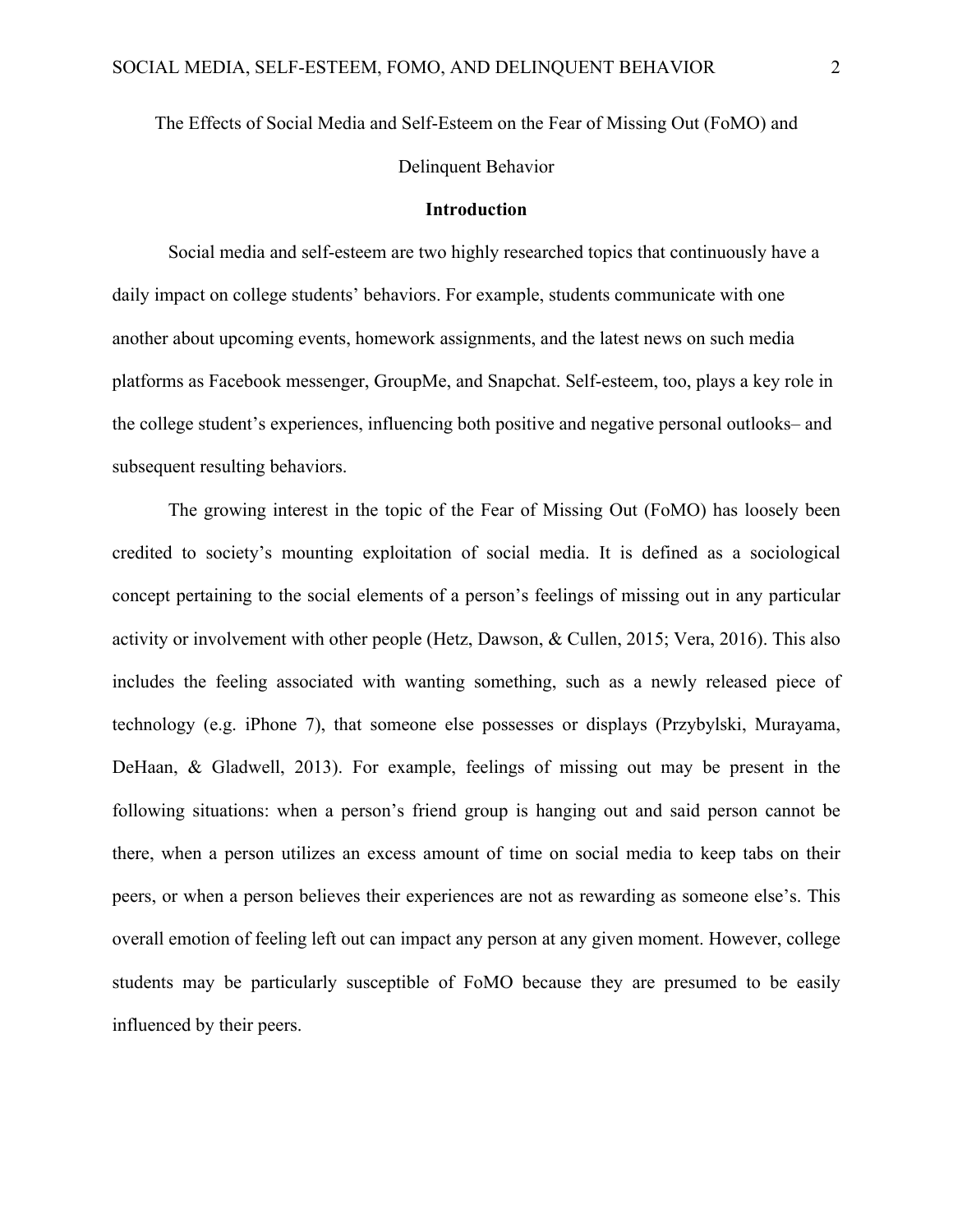College students, based on their ages, can also be susceptible to delinquent behaviors. Delinquent behaviors are typically attributed to juveniles, as a delinquent is an adolescent charged with a crime, often status offenses. However, college students are readily able to participate in one of the most common status offenses: drinking underage. As so, linking this behavior with numerous other deviant behaviors that can occur in a college setting, delinquency in this paper will be referenced similarly as deviancy would be. These deviant behaviors may be more or less common on certain college campuses over others, but it is important to examine possible influences to help combat the potential dangers of such behavior.

Overall, it is beneficial to look at analyses on the effects social media and self-esteem may have on the idea of FoMO and of participation of delinquent behaviors. Social media use continues to grow and evolve– and its use will never go away. Knowing the ramifications of social media use on one's self-esteem's ability to influence feelings and behaviors can better address what areas should be targeted to improve one's sense of well-being.

#### **Literature Review**

Social media use continues to increase on a yearly basis, escalating from just 7% of the adult population using social sites in 2005 to 65% of adult users in 2015 (Perrin, 2015). Not only does the average user utilize popular websites, such as Facebook and Instagram, to stay connected with friends and strangers alike, but businesses have elected to enhance their marketing strategies by force of the Internet (Yazdanparast, Joseph, & Muniz, 2016). This can be seen through such business networking sites as LinkedIn (FrogDog, 2012). There have been a number of studies examining the impact social media use has across various subjects, including academic performance and motivation, government support, and the consumer market (Alahmar, 2016; Alt, 2015; Mohd Hisham Mohd, Troshani, & Davidson, 2016; Hajli, 2014).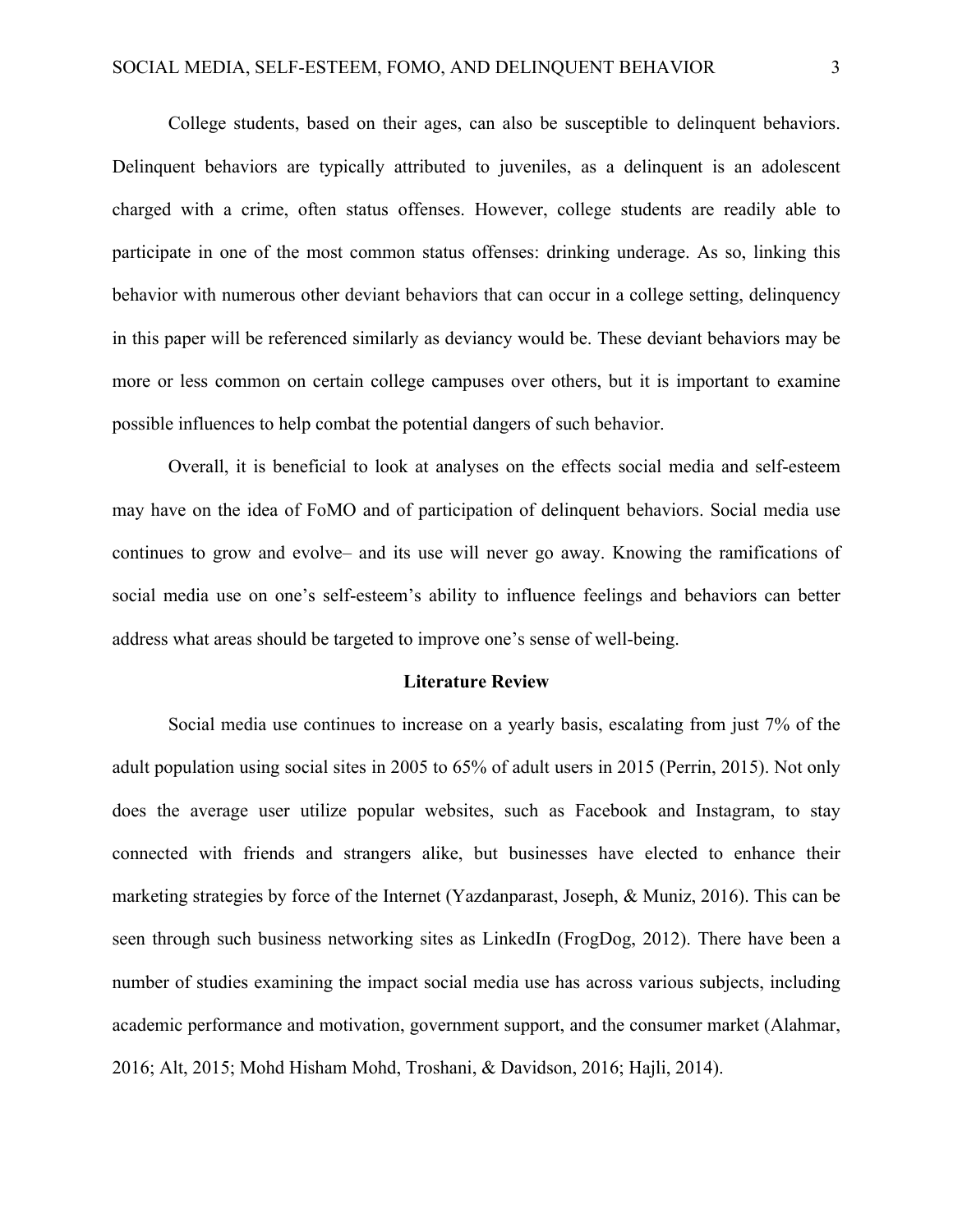In relation to Fear of Missing Out (FoMO), research proposes that these feelings of missing out on events or opportunities that are derived from social media exploitations can lead to behavioral or time management changes (Abel, Buff, & Burr, 2016). Additional research suggests that Facebook plays the greatest attributing social media factor, with Instagram, Twitter, and Snapchat all having significant contributions as well, to a FoMO behavior (Hetz, Dawson, & Cullen, 2015). All four of the listed social media sites allow users to update their friends and followers on any particular activity, thought, or experience at any given moment by the click of a button. This increased technology thereby makes it easier for people to unconsciously create a ping of desire– or that sense of feeling of missing out– for the viewers to experience either that event or sentiment. Unfortunately, such jealousy and envy are common feelings to have when viewing other people's social media posts. Some people have even admitted one of their main intentions in their posts is to induce jealousy among their friends, peers, and followers (Hetz, Dawson, & Cullen, 2015). This could result from a person's efforts to make themselves feel better about their own situation and life by attempting to push feelings of FoMO unto others who may not have the same opportunities.

According to Pines and Aronson's research (1983), a primary indicator for jealousy is a feeling of exclusion– a familiar feeling for those with low self-esteem. The concept of selfesteem is therefore often associated with social media use. One study conducted by Woods and Scott (2016) found support to associate social media use with not only low self-esteem in teenagers and young adults, but also depression, anxiety, and low sleep quality. The study goes on to discuss that one of the key influential factors was an emotional investment to participant social media use, a common theme found in those with FoMO with their desire to stay connected to the world around them (Woods & Scott, 2016; Hetz, Dawson, & Cullen, 2015). Another study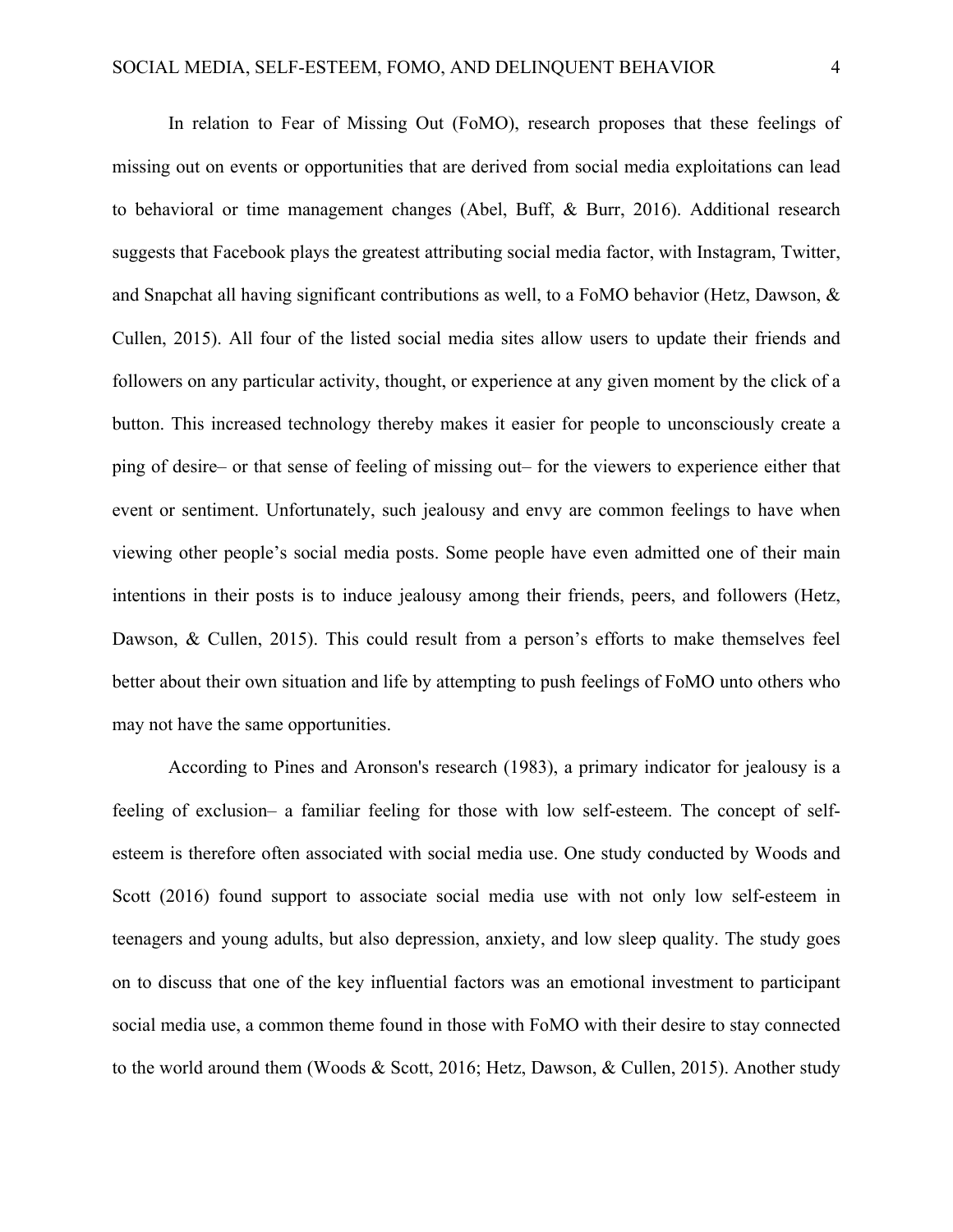observed the number of likes a person received on their Facebook profile picture while examining levels of self-esteem, with results suggesting a link with a higher number of likes associating with higher levels of self-esteem (Burrow  $\&$  Rainone, 2016). This suggests that people attach a part of their self-worth to their social media presence and popularity. A final selfesteem research study compared self-esteem levels to social comparison– which is when a person compares themselves to others, similar to how those with FoMO compare their lives to others in whatever aspect they think they may be missing (e.g. material possessions, experiences, etc.)– and determined that those participants viewing upward comparison profiles (those with high amounts of positive information) tended to have lower levels of self-esteem than those in other conditions (Vogel, Rose, Roberts, & Eckles, 2014). These participants in Vogel, Rose, Roberts, and Eckles' study (2014) would compare their own accomplishments and biography to a fictitious profile's high appeal and decorated accomplishments, with most reporting feelings of either envy or disappointment in themselves as indicators for lower self-esteem levels. This illustrates the notion that people naturally compare themselves to others and that low self-esteem can effect and emit such negative feelings toward oneself or another

Low self-esteem has often been correlated to delinquent behavior as well, especially in adolescents and young adults (Donnellan, Trzesniewski, Robins, Moffitt, & Caspi, 2005). People of low self-worth may not believe they have any sort of support system or even a reason to abide by the rules of society, not caring what they do because they do not see value in their actions. For example, Trzesniewski et al. (2006) linked low self-esteem to a predisposition for criminal activity in adulthood, along with poor health and financial issues. Some of these individuals had succumbed to their varied struggles and had simply given up on themselves. Boduszek, Adamson, Shevlin, Mallett, and Hyland (2013) found similar results while looking at a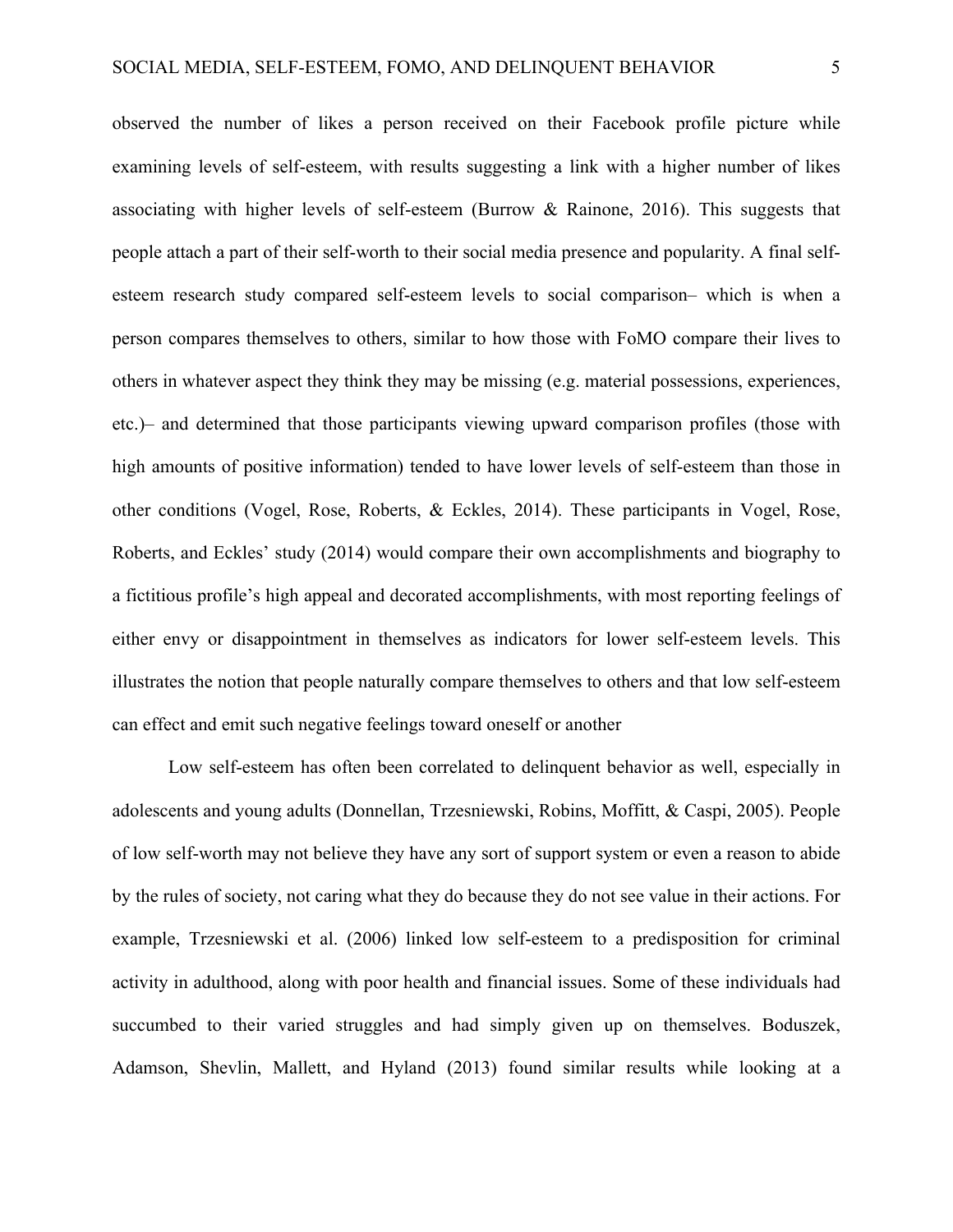population of recidivistic prisoners on factors of their behavior, determining many of the inmates had extremely low levels of self-esteem. They accepted themselves as criminals and therefore saw themselves as how much of society views hardened delinquents, thereby not caring what happens to them. However, delinquency is not limited to severe criminal behaviors that result in prison time or a lost sense of identity and self-worth. Delinquency and deviancy includes such acts as drinking underage, skipping classes, and speeding in a car. College students are extremely susceptible to the delinquent atmosphere, especially with the readiness of alcohol and drugs on many campuses, evoking dangerous temptations (Presley, Meilman, & Leichliter, 2002). Unfortunately, peer influence can potentially sway a person with low self-esteem to participate in activities that they may not necessarily want to do.

Even social media utilization has been shown to influence various types of delinquency. In one meta-analysis, Patton et al. (2014) examined the relationship between social media use and cyberbullying, which often were precursors to future violent criminal behaviors. Additionally, social media use can be linked to criminal activity within the compounds of the web, such as through the organization, discussion, or facilitation of a person or persons' delinquency online (e.g. gangs) (Hoffmeister, 2014). On lesser scales, social media is often utilized on college campuses to spread the word about upcoming or ongoing parties– often a harbor for delinquent behavior. Examples of such behavior include drinking underage, driving under the influence of drugs or alcohol, engaging in devious, sexual behavior, and vandalizing property. Through the use of social media, opportunities can be provided to entice delinquent behaviors.

Not only can social media play a contributing factor to delinquency, but the Fear of Missing Out could also relate to such behavior. Riordan, Flett, Hunter, Scarf, and Conner (2015)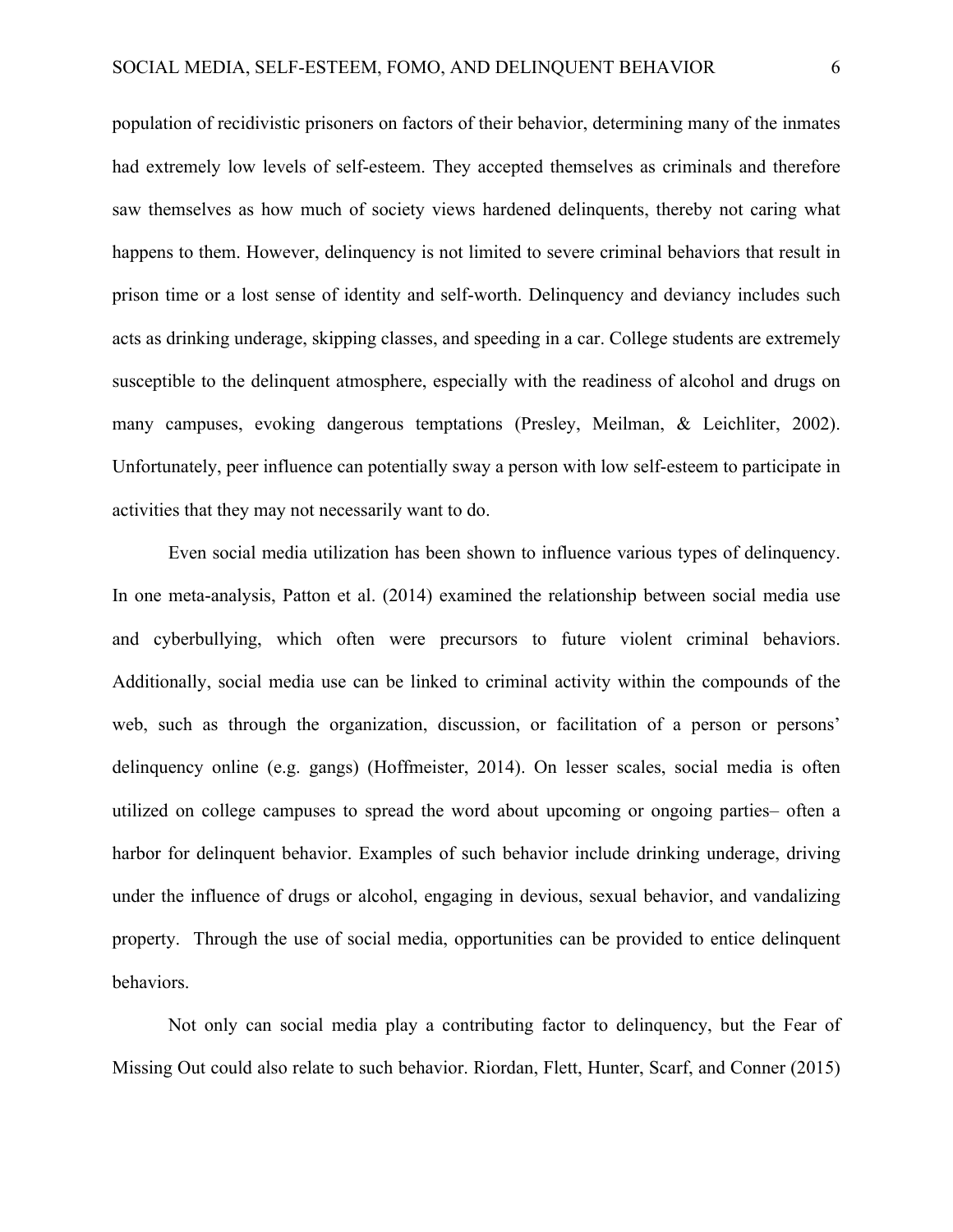examined FoMO with alcohol use amongst college students, discovering an association between levels of FoMO with higher alcohol consumption rates. The deviant behavior scale created by Sanches, Gouveia-Pereira, Maroco, Gomes, and Roncon (2016) could be altered to provide further testing of this theory. The scale is separated into mild and serious offenses, which allows for the opportunity to categorize delinquency and determine if a correlation exists. Many adolescents, for example, will engage in such deviant behavior as smoking, drinking, and using drugs to fulfill a desire to be accepted by their peers, especially when those peers are the root of the exposure (Onica-Chipea, Săveanu, & Buhaş, 2014). By the same token, they may have that same desire to be in the know and up to date on what is going on with their friends or perceived in-group. For some, deviance is worth the status gained by its association, especially if it helps them stay connected. For example, Gupta, Burns, and Boyd (2016) found significance with the risky behavior of texting and driving to a desire to appease to their peers, meaning that those with friends that engage in that behavior are also likely to text and drive. In fact, 45% of the college students surveyed admitted to texting and driving within the last month, with the majority of that percentage admitting their peers text and drive as well (Gupta, Burns, & Boyd, 2016). This example illustrates how even subtle peer pressure can occur without conscious awareness of the particular correlation.

Previous research has indicated certain characteristics may be correlated to the Fear of Missing Out. For example, one research study suggests that men actually experience higher levels of FoMO in comparison to women (Vaughn, 2012). Statements that men in one study scored higher levels on include "When I see that some of my friends or peers are doing something and I'm not [38% vs. 26%]," "When I see that my friends or peers are buying something that I'm not [26% vs. 13%]," and "When I see that my friends or peers find out about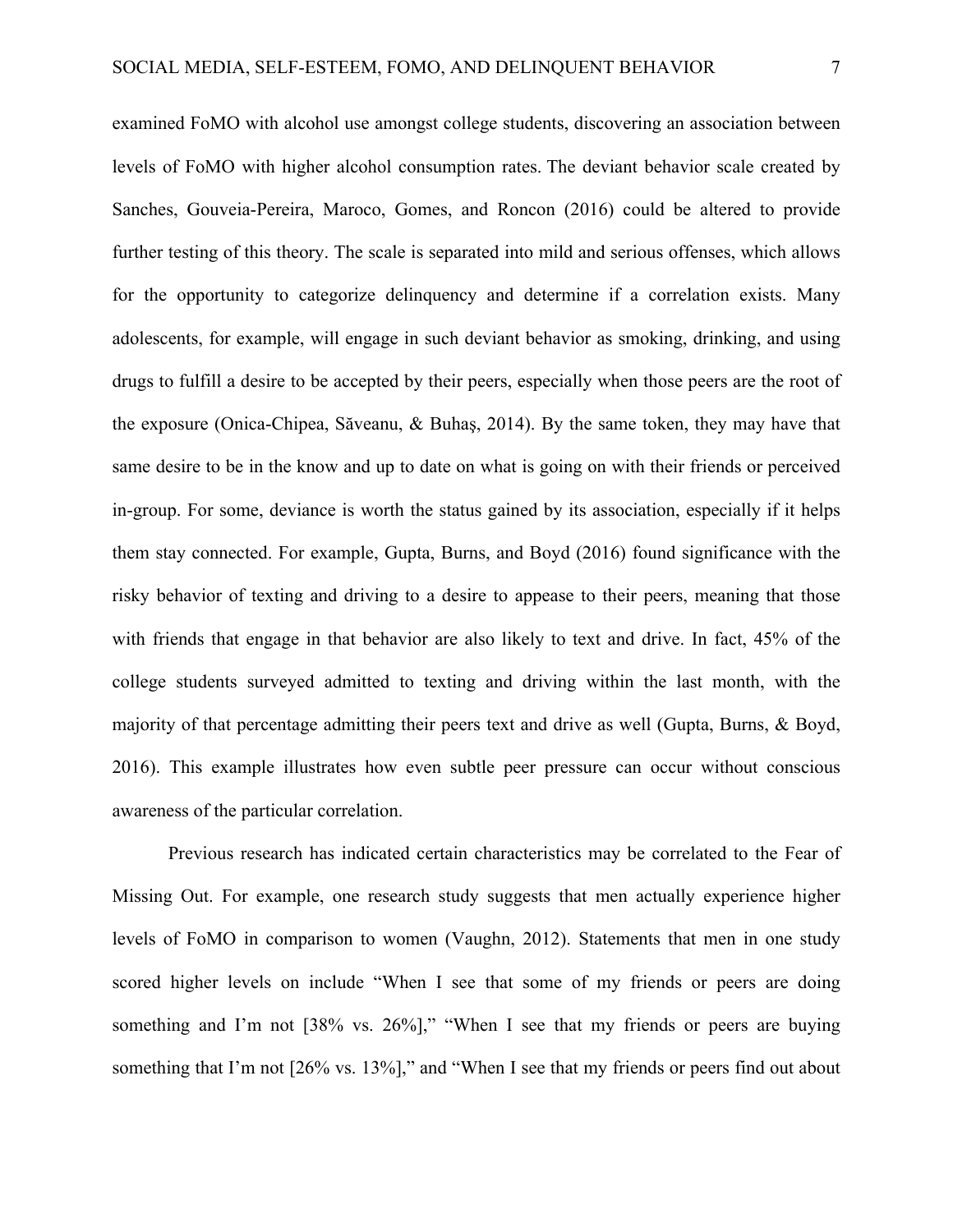something before I do [31% vs. 20%]" (Vaughn, 2012). The wording of the questions elicits a competitive, bitterness feeling more often felt by male participants, as if they are not good enough because they were not first to experience the new gadget or hear about the gossip. This would also suggest a higher desire for material possessions over women. On the contrary, another study suggests that there are no significant differences between gender and FoMO (Abel, Buff, & Burr, 2016).

Besides gender, GPA and class year have been linked to levels of FoMO. Prior research suggests significant findings involving a student's GPA and their feelings of missing out (Abel, Buff, & Burr, 2016). Those with higher grade point averages had a tendency to have higher scores on the FoMO scale utilized by Abel, Buff, and Burr (2016). An explanation for this relates to the idea that those with higher grade point averages may prioritize differently, such as perhaps placing a greater emphasis on studying rather than hanging out with their friends. Additionally, they discovered freshmen to have the lowest levels of FoMO (2016). Conceivably this could be explained by colleges' attempt to provide excess programming tailored to the freshmen class to seemingly instill a more connected atmosphere and integrate students into a life away from home (Gearon, 2014). As the undergraduate years pass, colleges typically have less upperclassmenoriented bonding activities. Many students also begin to spend much of their time away from their friends, such as with internships or other duties preparing for their professional fields. As a result, looming graduation and separation from college friends can also elicit feelings of missing out.

The purpose of this study was to determine if there is a relationship between social media use and self-esteem with both feelings of a fear of missing out and of delinquent behavior. An additional purpose was to determine whether certain characteristics, such as GPA, are found in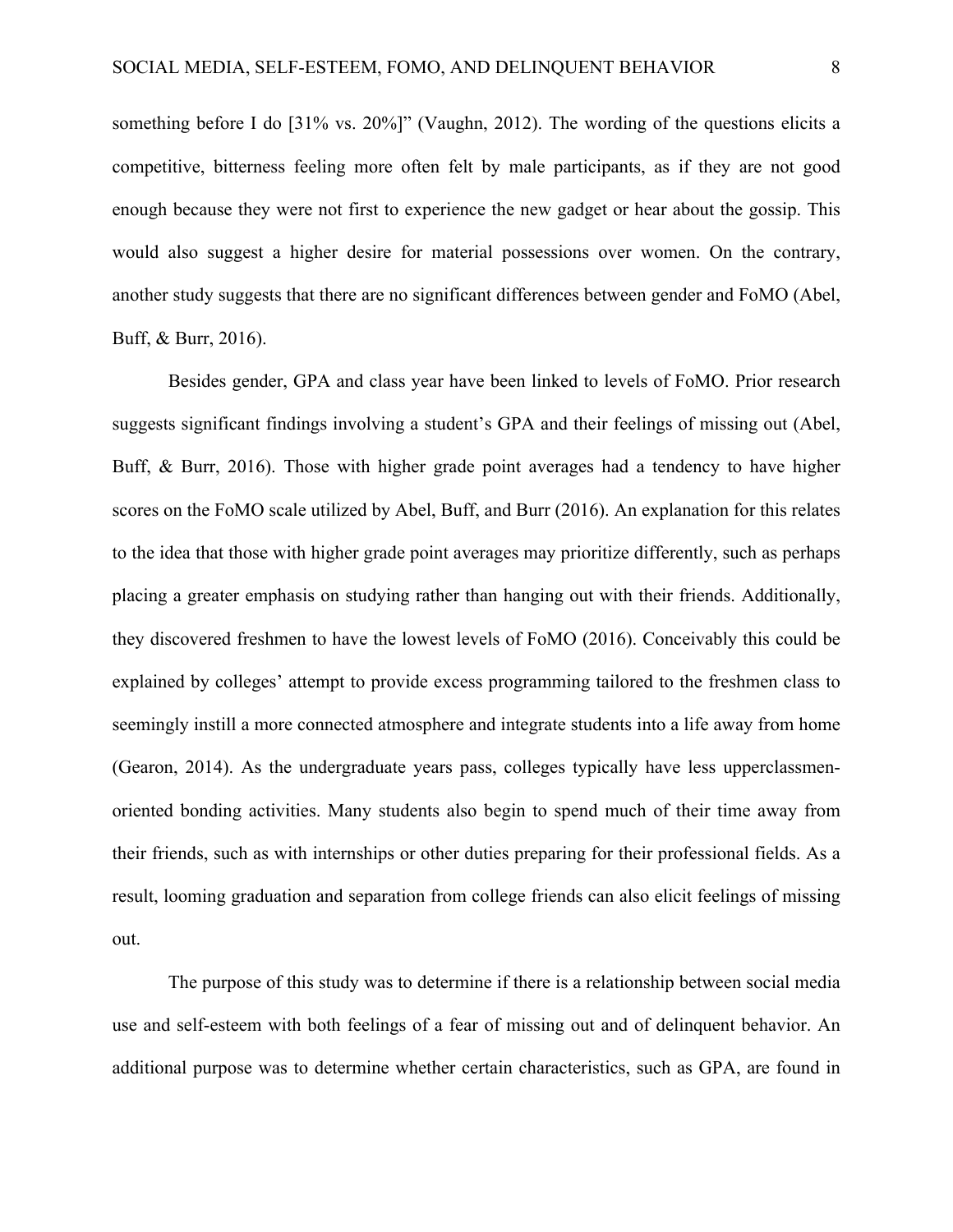those with high levels of FoMO, as well as to determine if a correlation between high levels of FoMO and delinquent behavior exists. Participants completed a survey designed to measure their social media utilization (e.g. "How much time do you estimate that you spend using social media per week?"), level of self-esteem (e.g. "I feel that I am a person of worth, at least on an equal plane with others."), their level of FoMO (e.g. "I fear others have more rewarding experiences than me."), and their intensity of delinquent behavior, both mild and serious (e.g. "During the last month, have you ever drank alcohol under the age of 21? [mild]" and "During the last month, have you driven under the influence of any alcohol or other illegal substances? [serious]"). Also included in the survey were demographic questions to be used as independent or grouping variables.

Based on previous research of social media use relating to lower levels of self-esteem (Woods & Scott, 2016; Burrow & Rainone, 2016; Vogel, Rose, Roberts, & Eckles, 2014), increased feelings relating to the Fear of Missing Out (Abel, Buff, & Burr, 2016), and the influence of delinquency (Patton, 2014), it was hypothesized that those with high social media utilization will continue to have lower levels of self-esteem, as well as high levels of Fear of Missing Out and higher levels of delinquent behavior compared with those with lower rates of social media use. It was hypothesized that a correlation between levels of FoMO and delinquent behavior exist as well based on previous knowledge (Riordan, Flett, Hunter, Scarf, and Conner, 2015). It was also hypothesized that males, upperclassman, those with lower GPA's, and those with a greater number of college activities will have higher levels of FoMO (Abel, Buff, & Burr, 2016).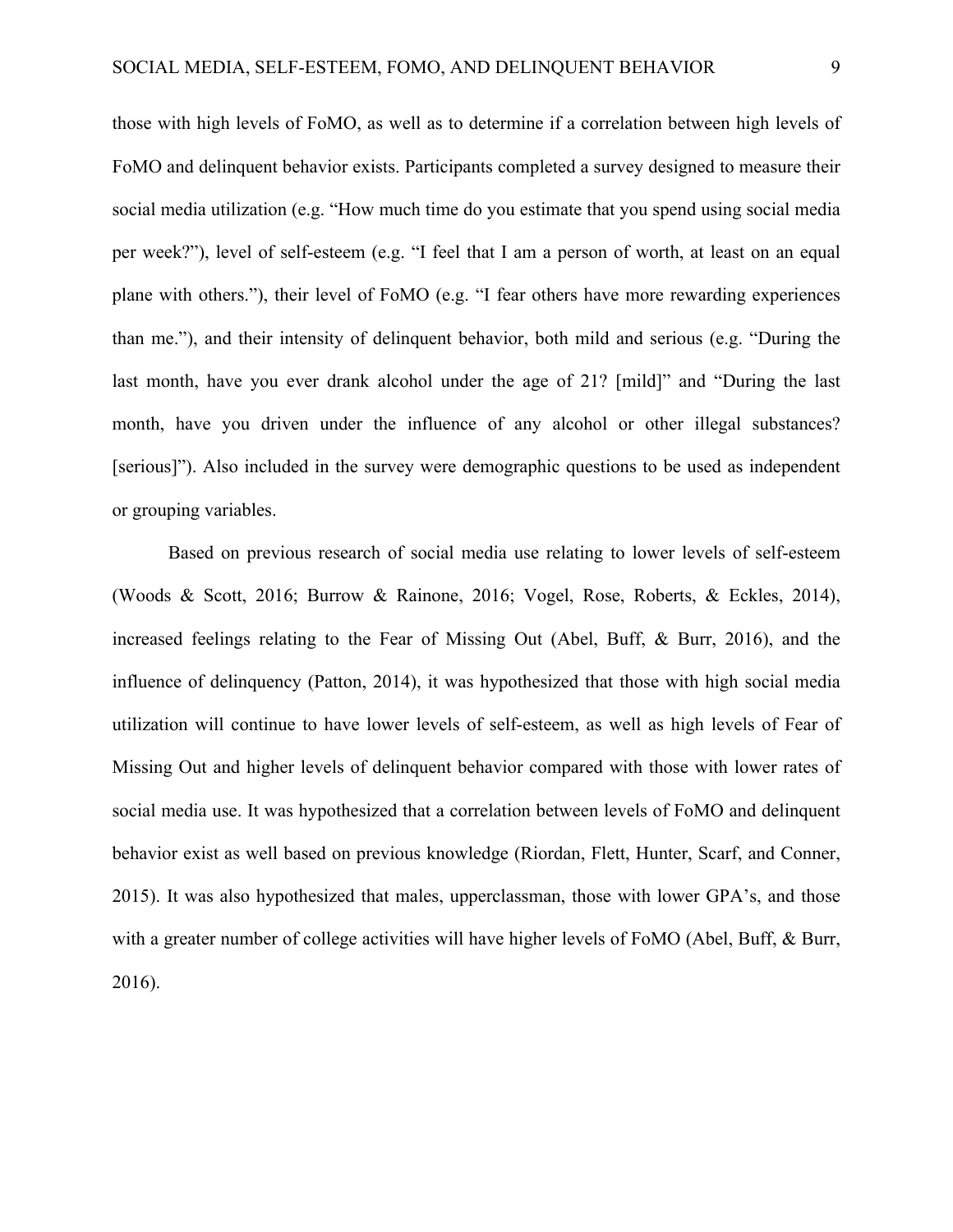#### **Method**

#### **Participants**

The current study was conducted using a sample of undergraduate students ( $n= 252$ ) from 13 general education courses at a small, private, Methodist college in the Southeast. Table 1 shows the demographic overview of the sample. Based on participant responses to demographic questions, the students came from the following ethnic groups: 85.7% Caucasian, 4.8% African-American, 6.3% Hispanic/Latino, 1.6% Asian, .4% Native American/ American Indian, and 1.2% "Other." About 43.3% of these students who took the survey were first year students, followed by sophomores (20.6%), seniors (18.7%), and juniors (17.5%). The average age of student participants was 19.49 years old, with 18 as a low and 38 as a high. The participant pool was 72.2% female and 27.0% male. Of the participants, 36.1% self-claimed to spend less than 7 hours per week on social media, 52.7% spend between 8 and 21 hours per week, and 11.1% spend more than 22 hours per week on average. With regards to self-esteem, low self-esteem students was comprised of .4% of the group, normal consisted of 18.3%, and 81.3% of participants demonstrated high levels of self-esteem. As for categorizing FoMO scores, the following percentages resulted: No FoMO Likely (8.7%), At Risk for FoMO (51.2%), Medium FoMO (25.4%), and Severe FoMO (14.7%). Finally, only 7.9% of the participants did not commit some type of mild delinquent behavior in the previous month, with the average number of mild behaviors committed being 2.49 (high of 10 out of a possible 11). On the contrary, 58.7% of the same participants did not commit a type of serious delinquent behavior (as classified by this survey) in the previous month, with the average number of serious behaviors committed being .67 (high of 8 out of a possible 11). The average total of delinquent behaviors committed by participants in the previous month was 3.15 (low of 0, high of 17).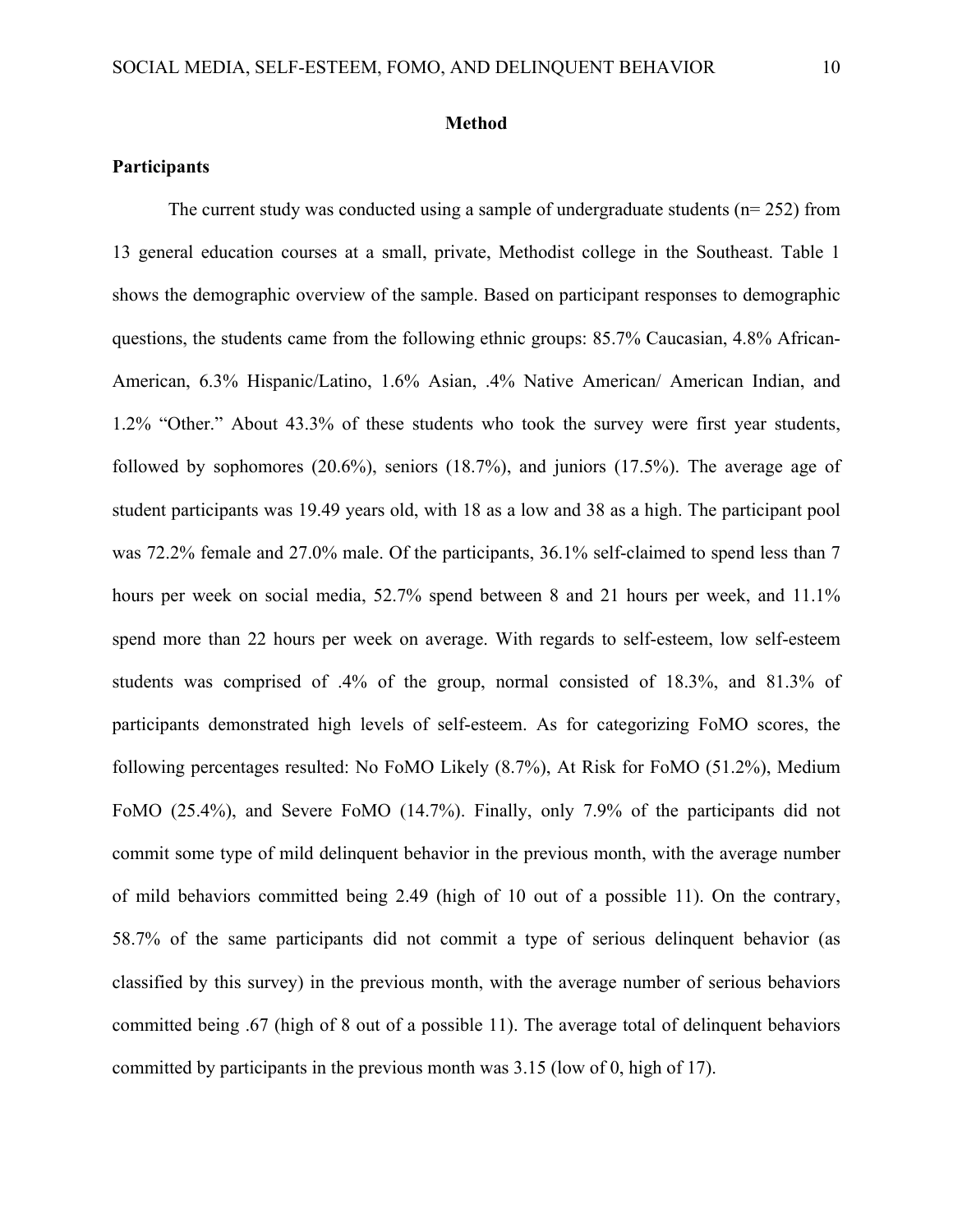|                                         | $\boldsymbol{N}$ | $\frac{0}{0}$ | Mean  |  |
|-----------------------------------------|------------------|---------------|-------|--|
| <b>Gender</b>                           |                  |               |       |  |
| Male                                    | 68               | 27.0          |       |  |
| Female                                  | 182              | 72.2          |       |  |
| <b>Identify</b>                         |                  |               |       |  |
| White                                   | 216              | 85.7          |       |  |
| Non-White                               | 33               | 13.1          |       |  |
| Age                                     |                  |               | 19.49 |  |
| <b>Year in School</b>                   |                  |               |       |  |
| Freshman                                | 109              | 43.3          |       |  |
| Sophomore                               | 52               | 20.6          |       |  |
| Junior                                  | 44               | 17.5          |       |  |
| Senior                                  | 47               | 18.7          |       |  |
| <b>Social Media Accounts</b>            |                  |               | 5.54  |  |
| <b>Self-Esteem Score (Out of 40)</b>    |                  |               | 30.70 |  |
| Low                                     | $\mathbf{1}$     | $.4\,$        |       |  |
| Normal                                  | 46               | 18.3          |       |  |
| High                                    | 205              | 81.3          |       |  |
| <b>FoMO</b> Score (Out of 50)           |                  |               | 22.44 |  |
| No FoMO Likely                          | 22               | 8.7           | 3.15  |  |
| At Risk for FoMO                        | 129              | 51.2          |       |  |
| Medium FoMO                             | 64               | 25.4          |       |  |
| Severe FoMO                             | 37               | 14.7          |       |  |
| <b>Delinquent Behaviors (Out of 22)</b> |                  |               |       |  |
| <b>Total</b>                            | 252              |               |       |  |

Table 1: Demographic Variables of the Effects of Social Media and Self-Esteem on the Fear of

Missing Out (FoMO) and Delinquent Behavior

#### **Materials**

**Informed Consent Form.** The informed consent form for this experiment is shown in Appendix A. During the study, consent forms were collected separately from the surveys to maintain anonymity. Participation was voluntary and was explicitly noted that it could be terminated at any point in time by the participant. The obtained information will be kept for 5 years and will be shredded at that time. However, certain people may need to see the study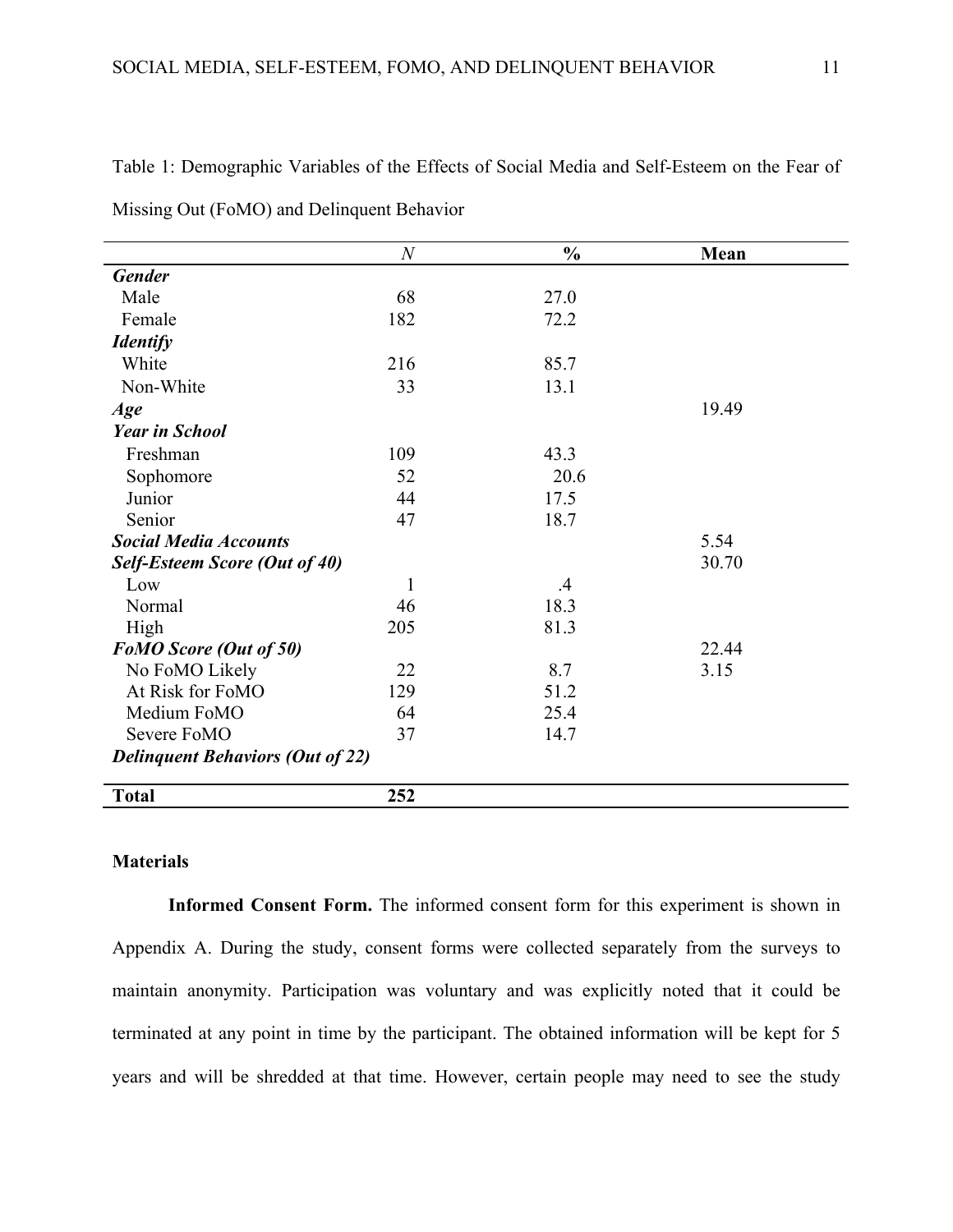records (including IRB officials). By law, anyone who looks at the data records must keep them completely confidential.

Survey. The survey consists of four different sections, comprising of 56 total questions as shown in Appendix B.

The demographic section has 14 independent questions, including gender, race, age, year in school, GPA, number of clubs and organizations, and social media use. Gender used the coding scheme of Male  $= 0$ , Female  $= 1$ , and Prefer not to answer  $= 9$ . Race was coded as Caucasian = 0, African American = 1, Hispanic = 2, Asian = 3, Native American/ American Indian  $= 4$ , Other  $= 5$  and is partially open ended, and Prefer not to answer  $= 9$ . Age was coded as continuous. Year in school was coded as Freshman  $= 0$ , Sophomore  $= 1$ , Junior  $= 2$ , and Senior = 3. GPA was coded similarly, with 2.5 and below =  $0, 2.5-2.99 = 1, 3-3.49 = 2, 3.5-3.99$  $= 3$ ,  $4+ = 4$ , and Prefer not to answer  $= 9$ . Students were also asked to report their campus involvement, coded as  $(0-1) = 0$ ,  $(2-3) = 1$ ,  $(4+) = 2$  and Prefer not to answer/blank = 9. The social media use questions were coded similarly.

The second section examines the level of self-esteem by the participant. The Rosenberg's 10 question self-esteem scale, developed in 1965, is utilized as the measurement in Questions 15- 24 (W.W. Norton & Company, 2016). Scores are distributed in the following manner: "Strongly Agree" 4 points, "Agree" 3 points, "Disagree" 2 points, and "Strongly Disagree" 1 point. Questions 15, 16, 18, 20, and 21 are positively valenced statements (e.g. "On the whole, I am satisfied with myself."). Questions 17, 19, 22, 23, and 24 are negatively valenced statements (e.g. "All in all, I am inclined to feel that I am a failure."), and therefore are reversed scored. Higher scores are an indication of higher self-esteem. Scores from 15-25 are considered normal, with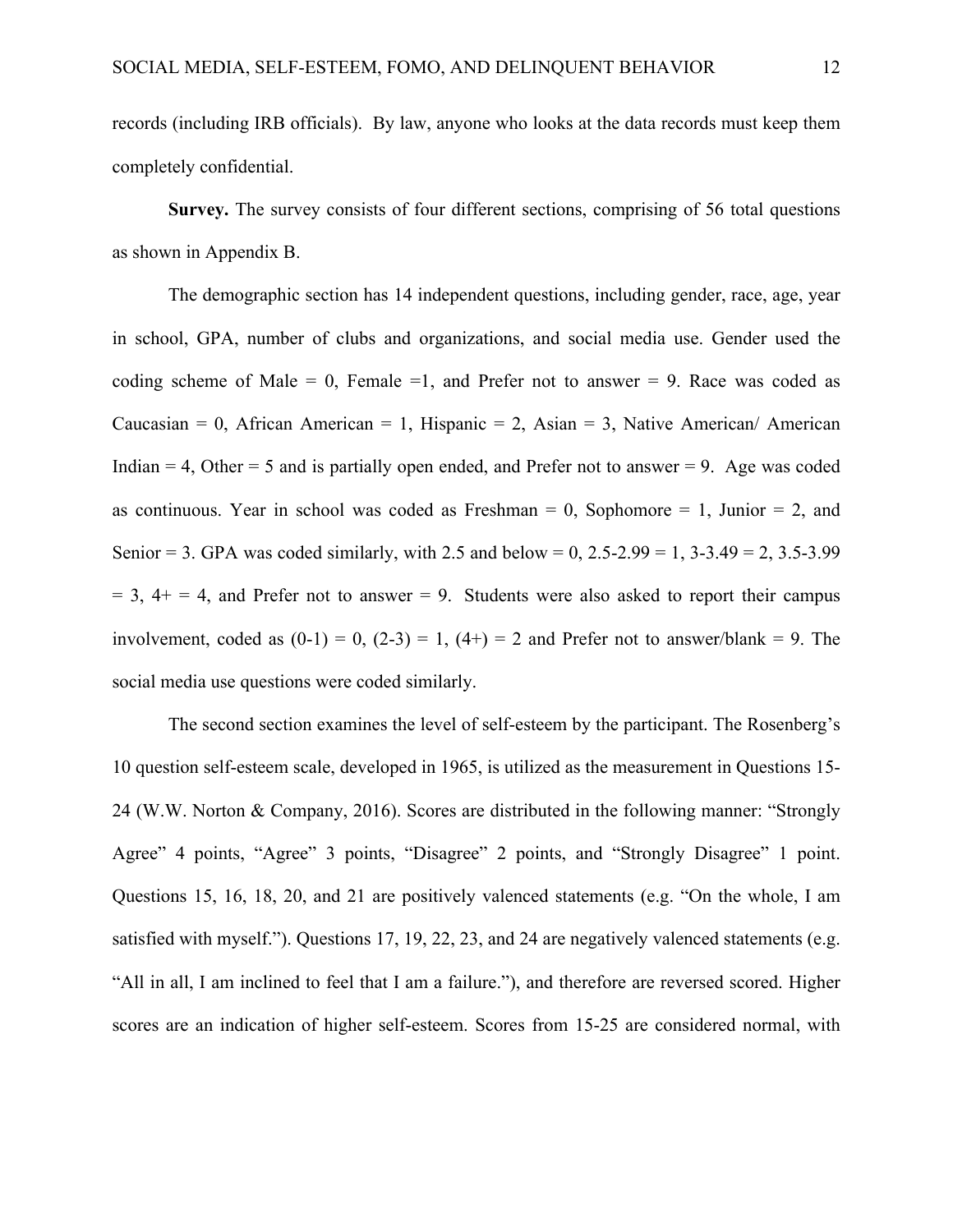scores below 15 classified as low. High self-esteem scores are categorized beginning with 26 and up to 40.This has been a consistent, reliable, and valid method of measurement of self-esteem.

The third section utilizes the 10 question fear of missing out scale, which is on a 5 point Likert-scale (Przybylski, Murayama, DeHaan, & Gladwell, 2013). Example statements include "I fear others have more rewarding experiences than me." and "It bothers me when I miss an opportunity to meet up with friends." The 5 point Likert-scale fear of missing out scale was coded as Not at all true of me  $= 1$ , Slightly true of me  $= 2$ , Moderately true of me  $= 3$ , Very true of me  $=$  4, and Extremely true of me  $=$  5. The measurement can be utilized in two different ways. In the first, it is the average taken from all ten questions. Higher averages out of 5 indicate higher levels of FoMO. The measurement can also be examined by sums with the following code:  $0 =$ "No FoMO likely  $(0-14)$ ;" 1 = "At risk for FoMO  $(15-22)$ ;" 2 = "Medium FoMO  $(23-29)$ ;" and 3  $=$  "Severe FoMO  $(30+)$ ."

The final section includes 22 questions relating to the participant's delinquent behavior in the past month, similarly based on the Deviant Behavior Variety Scale created by Sanches, Gouveia-Pereira, Maroco, Gomes, and Roncon (2016). Eleven of these twenty-two questions relate to mild delinquent behaviors (e.g. drinking under the age of 21, smoking marijuana) and the other eleven question more serious behaviors (e.g. driving under the influence of drugs or alcohol, using cocaine, heroin, or methamphetamines). Scores were dichotomous, coded as 0 for "Yes," 1 for "No," and 9 for "Prefer not to answer." Overall prevalence rates will be examined by this. Additionally, scores will be separately added in both the "mild delinquent behaviors" and the "serious delinquent behavior" categories, as labeled in Appendix B, for analysis.

Surveys were randomly assigned a number for classification purposes, which, in no way, is tied to their identity.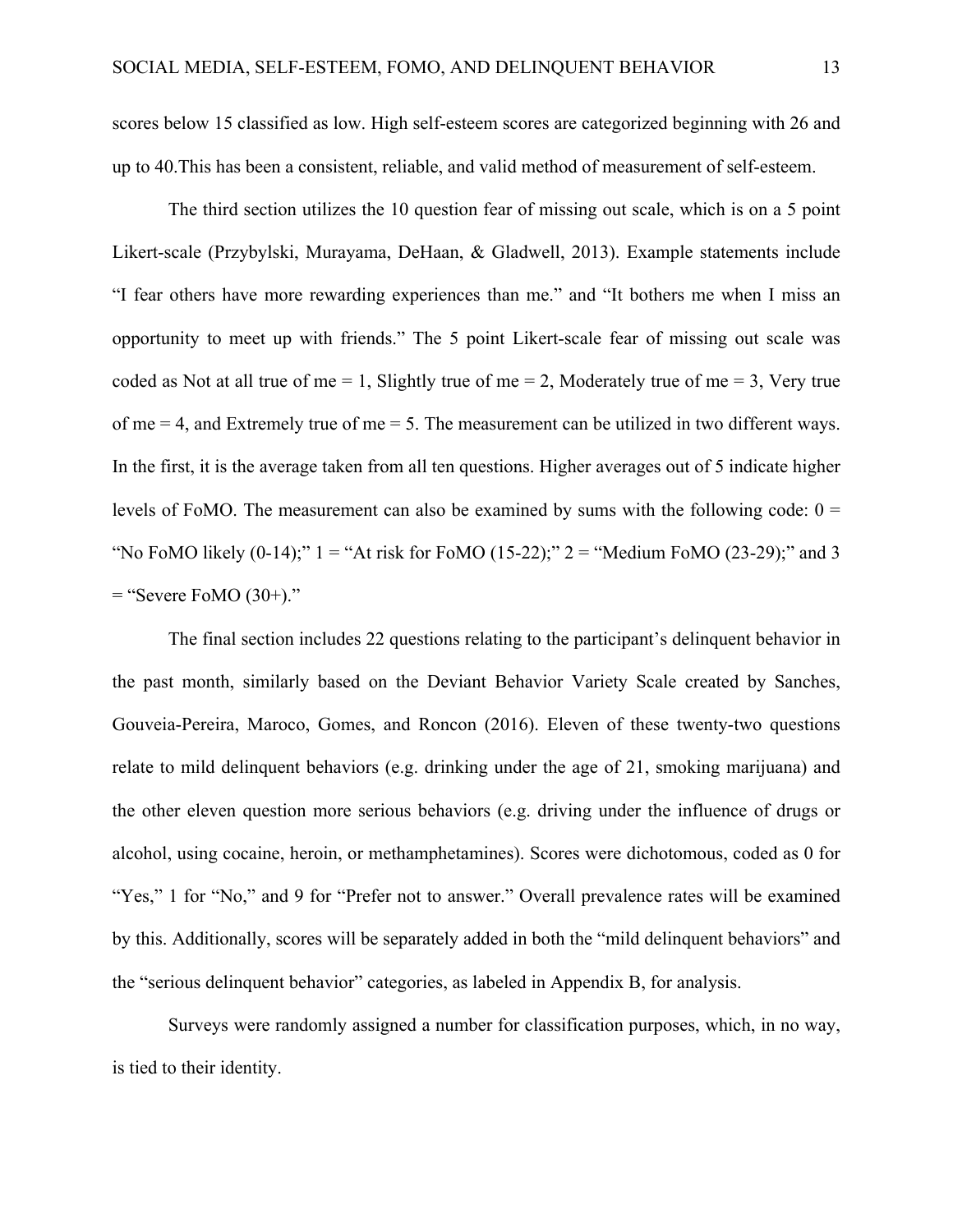#### **Procedure**

This study was designed to test the significance of the relationship between levels of selfesteem and social media use with both a fear of missing out (FoMO) in peer activities and of delinquent behavior. The measurements of certain characteristics, such as GPA, were also ascertained to relate to levels of FoMO. Additionally, a final purpose was to examine if higher levels of FoMO could be linked to delinquent behavior.

Informed consents and surveys were given to 13 classes at a private college in the Southeast among general education courses. Participants were given the following instructions:

"I am asking you to participate in a survey on an examination of college students' attitudes and experiences relating to your own social experiences during your college career. The survey is anonymous and I will not be able to determine your individual answers based off your participation or lack thereof. Participation is voluntary; declining to participate will not have a negative effect on your grade in class. You may skip any question or stop taking the survey at any time. Please read over the informed consent form. Raise your hand after signing and I will be around to collect it before we get started."

After all of the informed consents were collected, the surveys were distributed. The study involves 2 focal independent variables (social media use; self-esteem) and 2 focal dependent variables (fear of missing out; delinquent behavior). For the purpose of this study, the questionnaire was divided into four parts as previously discussed: demographics, self-esteem, fear of missing out, and delinquent behavior sections. Upon completion, surveys were collected and placed in a folder until final analysis.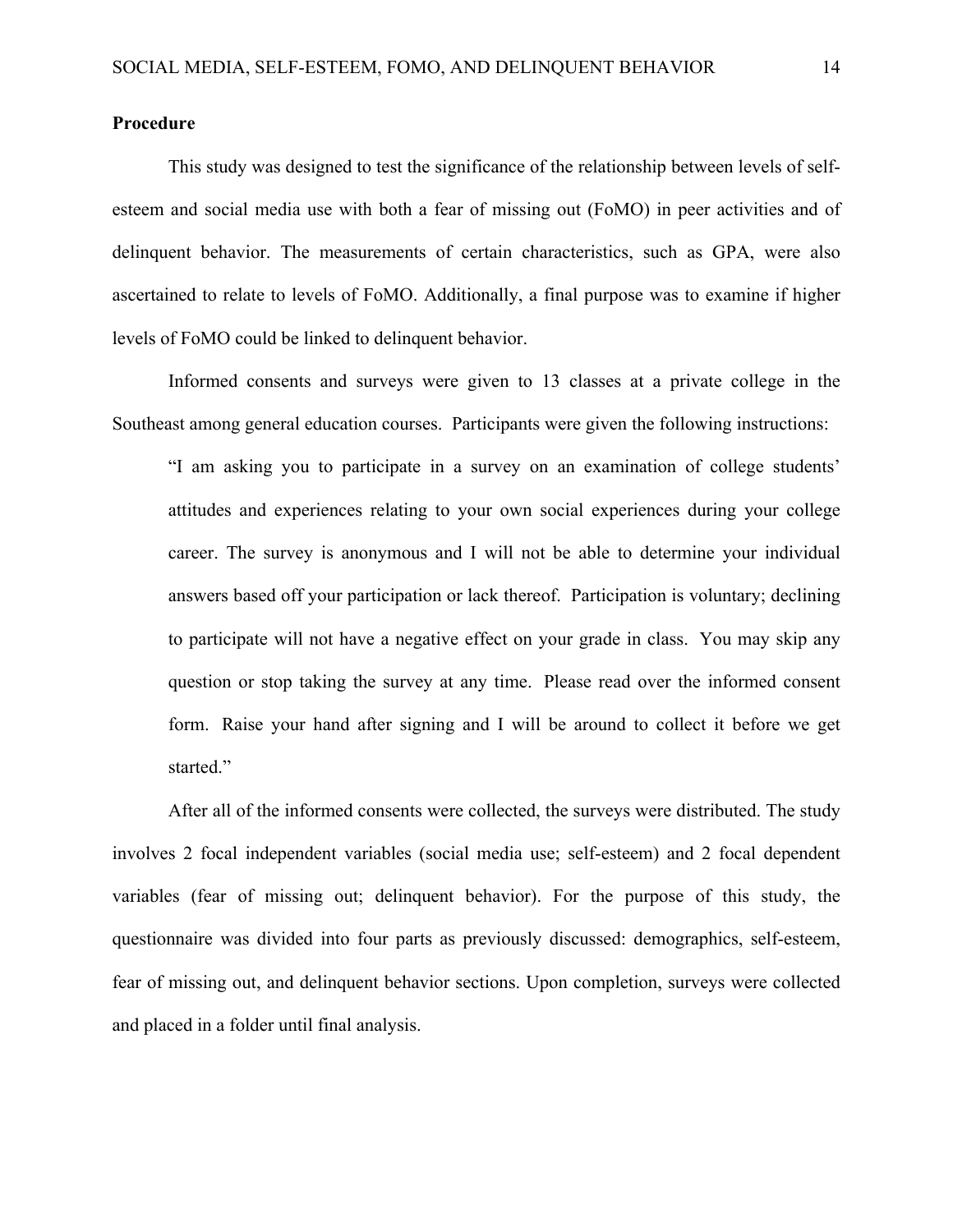#### **Results**

The data from 252 surveys were analyzed by a series of tests, including Chi-square, correlation, independent samples t-tests, multiple regressions, and one-way ANOVAs in order to determine significance amongst a combination of comparisons between social media, selfesteem, FoMO, and delinquent behaviors between a number of factors, including gender, year in school, GPA, and number of clubs and organizations.

Several Chi-square tests were conducted to determine if there was a significant relationship between weekly social media use (less than 1 hour, 1-7, 8-14, 15-21, 22-28, and 28+) and either self-esteem (low, normal, and high) or fear of missing out (No FoMO likely, At risk for FoMO, Medium FoMO, and Severe FoMO).

There is a statistical significance between people with low, normal, and high self-esteem in their weekly social media use,  $x^2(10, 252) = 21.752$ ,  $p < .05$ . Figure 1 depicts the distribution of time spent on social media per week and self-esteem levels.



Figure 1: Number of participants as a function of time spent on social media per week and self-esteem levels

Time spent on social media per week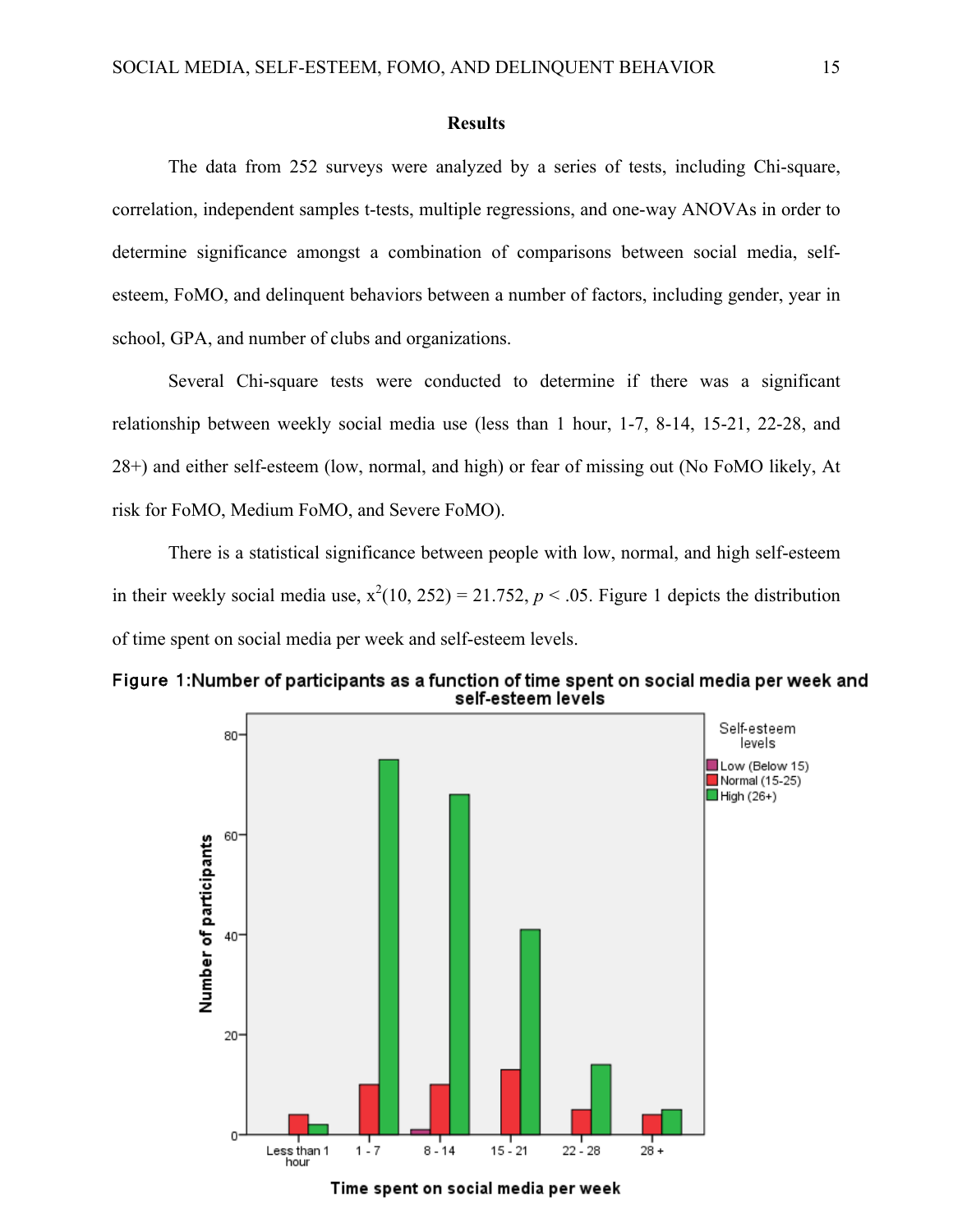There is also a statistical significance between people's FoMO scores and their weekly social media use,  $x^2(15, 252) = 26.407$ ,  $p < .05$ . Figure 2 depicts the distribution of time spent on social media per week and FoMO levels.



Figure 2: Number of participants as a function of time spent on social media per week and FoMO levels

Time spent on social media per week

Multiple independent samples t-tests were computed to determine if there was a significant relationship between gender as a grouping variable (males, females) and either selfesteem scores or fear of missing out scores as the dependent measures. There was insufficient evidence to conclude that gender was related to self-esteem scores; however there was sufficient evidence to suggest an approaching relation,  $t(248) = 1.92$ ,  $p = .056$ . Male participants on average had higher self-esteem scores ( $M = 31.87$ ,  $SD = 5.77$ ) in comparison to their female counterparts ( $M = 30.35$ ,  $SD = 5.48$ ). There was sufficient evidence to conclude that gender was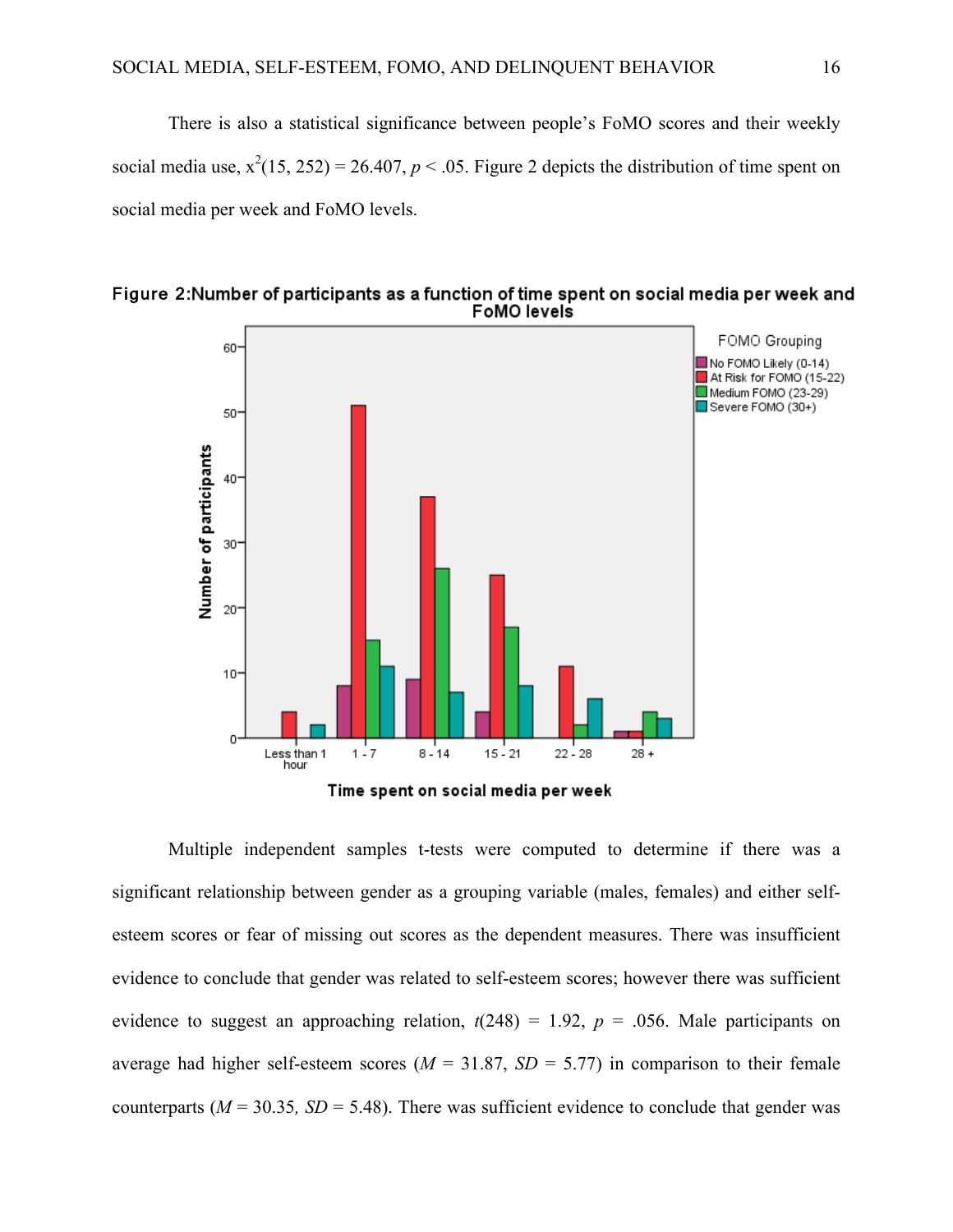related to fear of missing out levels,  $t(248) = -2.12$ ,  $p < .05$ . Male participants on average had lower fear of missing out scores  $(M = 20.94, SD = 6.81)$  in comparison to their female counterparts  $(M = 23.03, SD = 6.96)$ .

Several Chi-square tests were produced to determine if there was a significant relationship between year in school (freshman, sophomore, junior, senior) and either self-esteem (low, normal, high) or feelings of missing out (No FoMO likely, At risk for FoMO, Medium FoMO, and Severe FoMO). There was insufficient evidence to suggest a statistical significance between year in school and self-esteem,  $x^2$  (6, 252) = 7.654,  $p = .265$ . Additionally, a Pearson product-moment correlation was run to further examine the relationship between age and selfesteem scores, which was not significant,  $(r = .086, n = 252, p = .175)$ . There was insufficient evidence to suggest a statistical significance between year in school and FoMO,  $x^2$  (9, 252) = 5.257, *p* = .811. However, a Pearson product-moment correlation was run to determine the relationship between age and FoMO scores. There was a weak, negative correlation between age and FoMO scores, which was statistically significant,  $(r = -158, n = 252, p = .012)$ .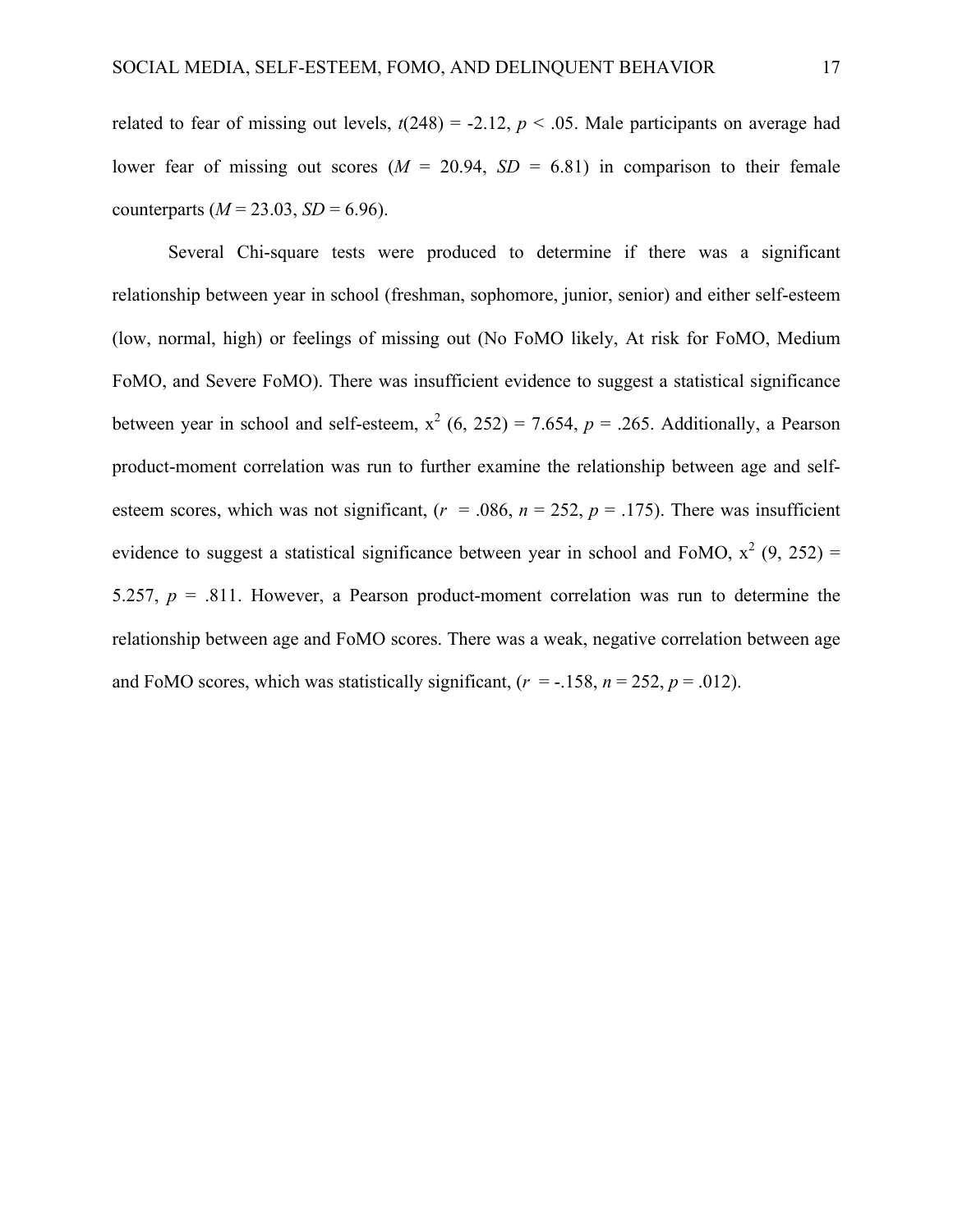Additional Chi-square tests were run to determine if there was a significant relationship between GPA (below 2.5, 2.5 to 2.9, 3.0 to 3.49, 3.5 to 3.99, and 4.0 +) and either self-esteem (low, normal, high) or feelings of missing out (No FoMO likely, At risk for FoMO, Medium FoMO, and Severe FoMO). There was insufficient evidence to suggest a statistical significance between GPA and self-esteem,  $x^2$  (10, 252) = 3.093,  $p = .979$ . There was also insufficient evidence to suggest a statistical significance between GPA and levels of FoMO,  $x^2$  (15, 252) = 10.518, *p* = .786. Figure 3 depicts number of participants as a function of FoMO grouping and current GPA.



Figure 3: Number of participants as a function of FoMO grouping and current **GPA**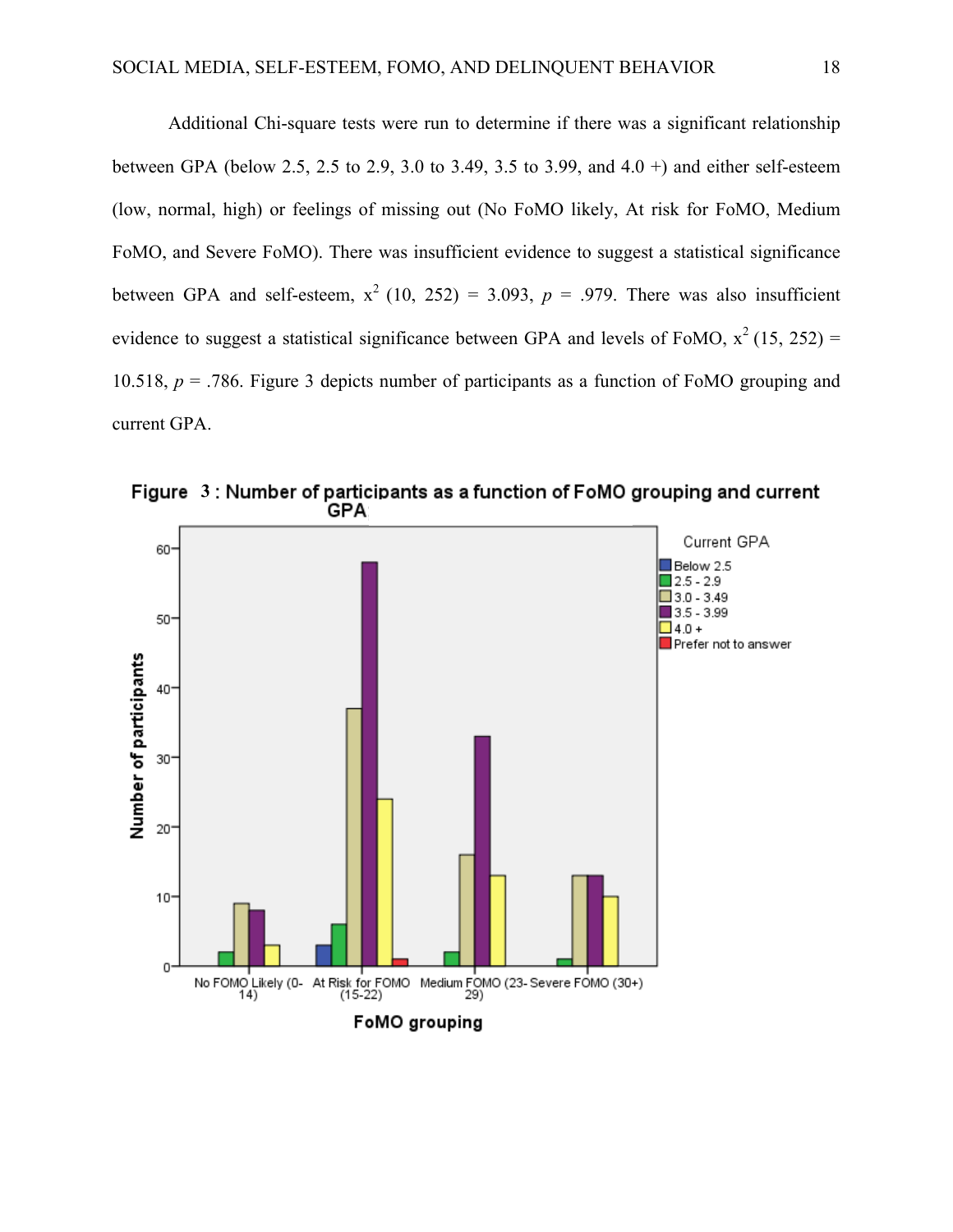Several Pearson product-moment correlation were conducted to determine the relationship between number of clubs and organizations and either self-esteem or FoMO scores. Number of clubs and organizations and self-esteem scores do not have a statistically significant linear relationship (*p* = .279). However, number of clubs and organizations and FoMO scores do have a statistically significant relationship ( $p < .01$ ). There was a weak, positive correlation, ( $r =$ .208,  $n = 252$ ,  $p = .001$ ).

A number of multiple regression models were run to predict self-esteem scores, fear of missing out scores, and delinquent behaviors. Table 2 displays the results of a multiple regression model that was run to predict self-esteem scores from number of clubs and organizations, age, and gender. These variables statistically significantly predicted self-esteem scores,  $F(3, 246) = 2.849$ ,  $p < .05$ ,  $R^2 = .034$ . Age added statistical significance to the prediction,  $p < .05$ .

Table 2: Effects of Demographic Variables on Self-Esteem Scores

| Independent<br>Variable  | b          | β       | SE     |  |  |
|--------------------------|------------|---------|--------|--|--|
| Age                      | .493       | $.128*$ | .246   |  |  |
| Gender                   | $-1.162$   | $-.093$ | .804   |  |  |
| #                        | of $-.247$ | $-.067$ | .236   |  |  |
| clubs/organizations      |            |         |        |  |  |
| Constant                 | 22.518     |         | 4.888  |  |  |
| N                        |            |         | 249    |  |  |
| $\overline{F}$           |            |         | 2.849* |  |  |
| Nagelkerke $R^2$<br>.034 |            |         |        |  |  |

Note:  $*_p < .05 **_p < .01$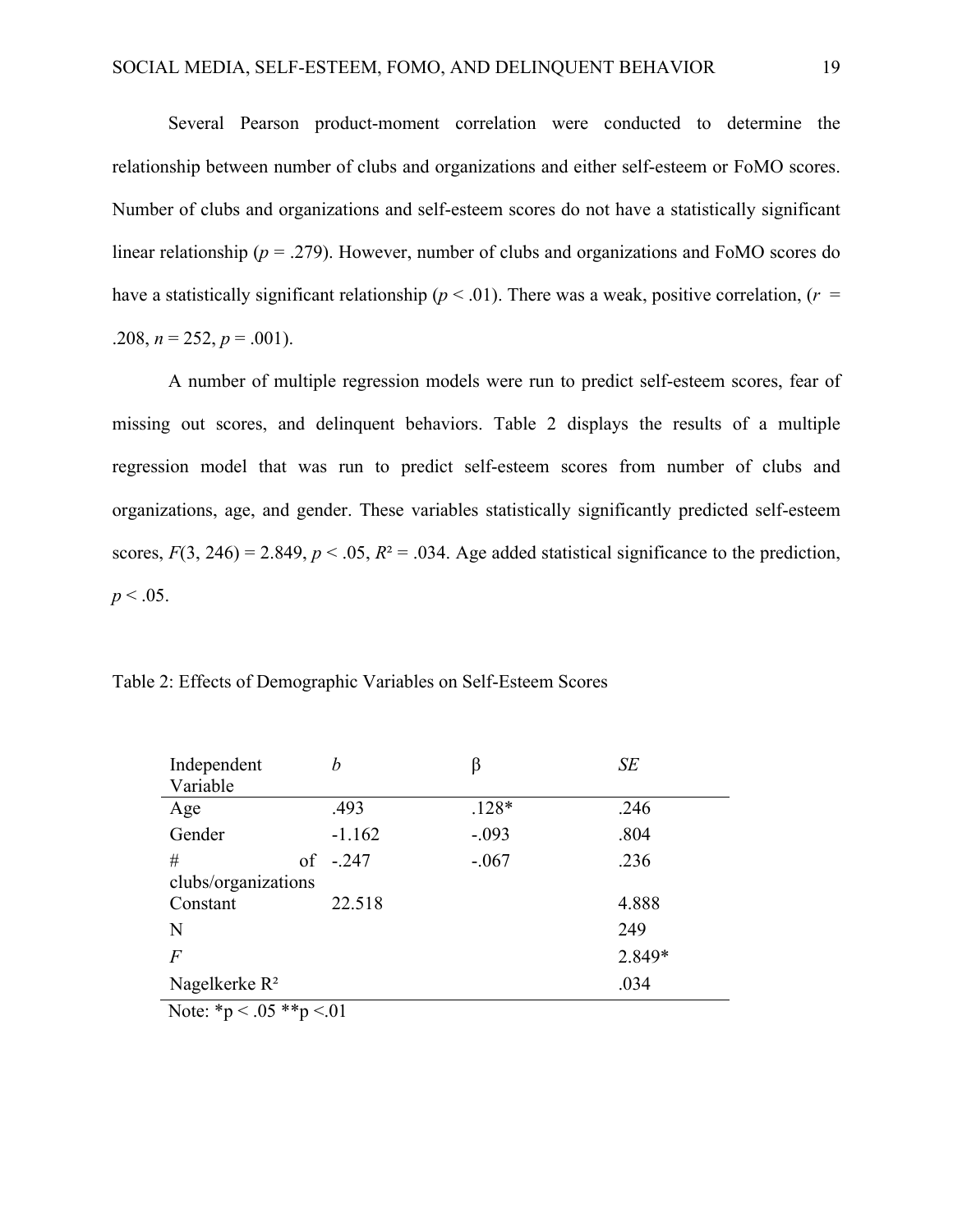Table 3 portrays the results of another multiple regression model, which was run to predict FoMO scores from time spent on social media per week, age, total sum of delinquent behaviors, and self-esteem scores,  $F(4, 247) = 12.149$ ,  $p < .001$ ,  $R<sup>2</sup> = .164$ . Both age ( $p < .05$ ) and selfesteem scores ( $p < .001$ ) added statistical significance to the prediction.

| Independent        | b      | β         | SE       |
|--------------------|--------|-----------|----------|
| Variable           |        |           |          |
| Time spent on .628 |        | .101      | .365     |
| social media per   |        |           |          |
| week               |        |           |          |
| Age                | $-469$ | $-125*$   | .220     |
| Total sum of 118   |        | .042      | .167     |
| delinquent         |        |           |          |
| behaviors          |        |           |          |
| Self-esteem        | $-424$ | $-.341**$ | .073     |
| scores             |        |           |          |
| Constant           | 42.916 |           | 4.842    |
| N                  |        |           | 251      |
| $\overline{F}$     |        |           | 12.149** |
| Nagelkerke $R^2$   |        |           | .164     |

Table 3: Effects of Demographic Variables on FoMO Scores

Note:  $*_{p} < .05 **_{p} < .01$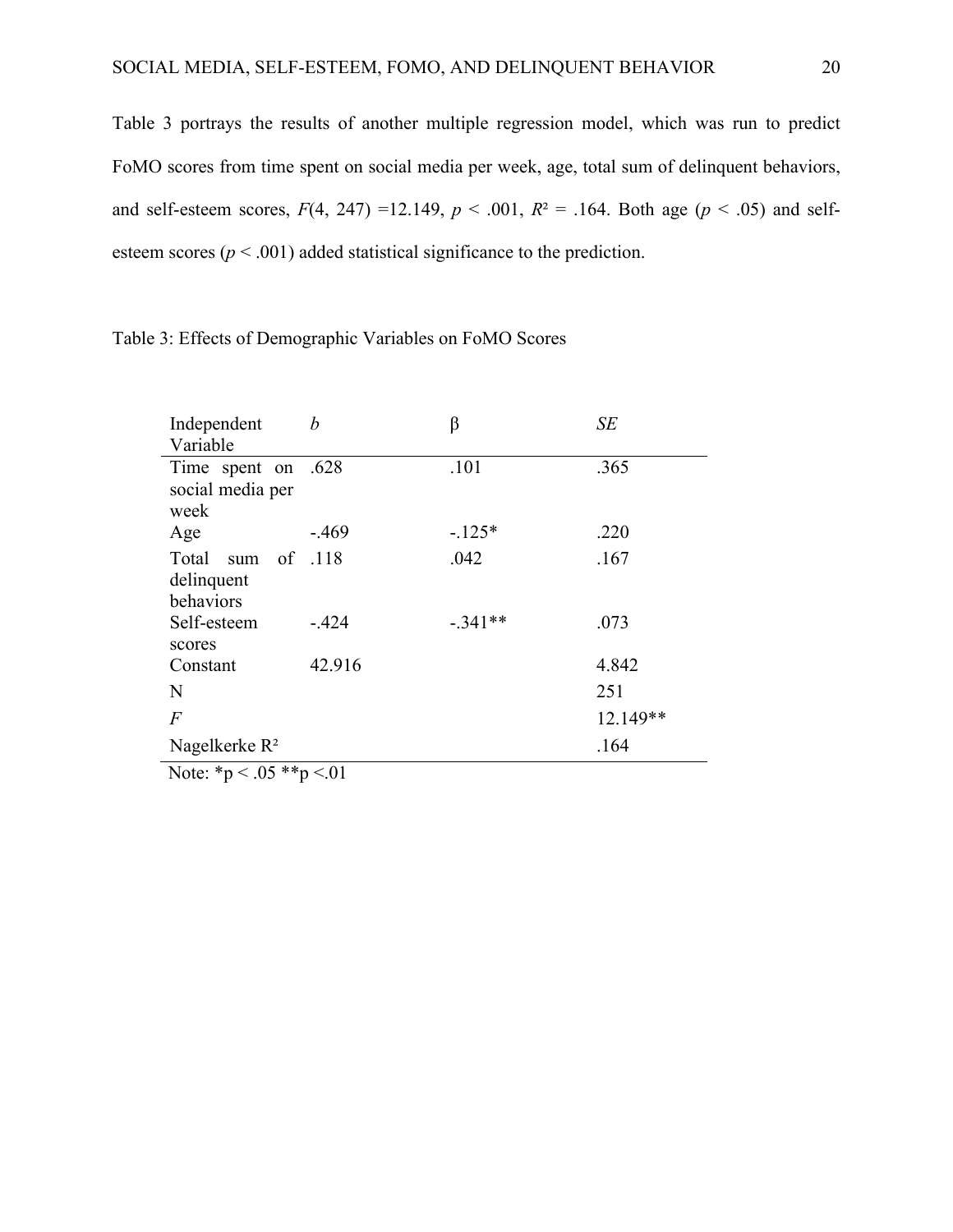A third multiple regression model, depicted in Table 4, was run to predict total delinquent behaviors from number of social media accounts, gender, age, and number of clubs and organizations,  $F(4, 245) = 4.929$ ,  $p < .01$ ,  $R<sup>2</sup> = .074$ . Number of social media accounts ( $p < .05$ ), gender ( $p \leq 0.01$ ), and number of clubs and organizations ( $p \leq 0.05$ ) all added statistical significance to the prediction.

| Independent               | h       | β        | <b>SE</b> |
|---------------------------|---------|----------|-----------|
| Variable                  |         |          |           |
| Number                    | of .257 | $.157*$  | .102      |
| media<br>social           |         |          |           |
| accounts                  |         |          |           |
| Gender                    | $-944$  | $-172**$ | .345      |
| Age                       | .098    | .058     | .106      |
| Number<br>of              |         |          |           |
| clubs<br>and              |         |          |           |
| organizations             | $-.204$ | $-126*$  | .102      |
| Constant                  | .933    |          | 2.198     |
| N                         |         |          | 249       |
| $\overline{F}$            |         |          | 4.929**   |
| Nagelkerke R <sup>2</sup> |         |          | .074      |

Table 4: Effects of Demographic Variables on Delinquent Behaviors

Note:  $*_{p} < .05 **_{p} < .01$ 

Several Pearson product-moment correlations were computed to determine the relationship between self-esteem scores, FoMO scores, and total delinquent behaviors. There was a weak, negative correlation between self-esteem and FoMO scores, which was statistically significant,  $(r = -158, n = 252, p = .012)$ . However, there were no statistically significant results between either self-esteem scores and delinquent behaviors ( $p = .110$ ) or FoMO scores and delinquent behaviors ( $p = .195$ ).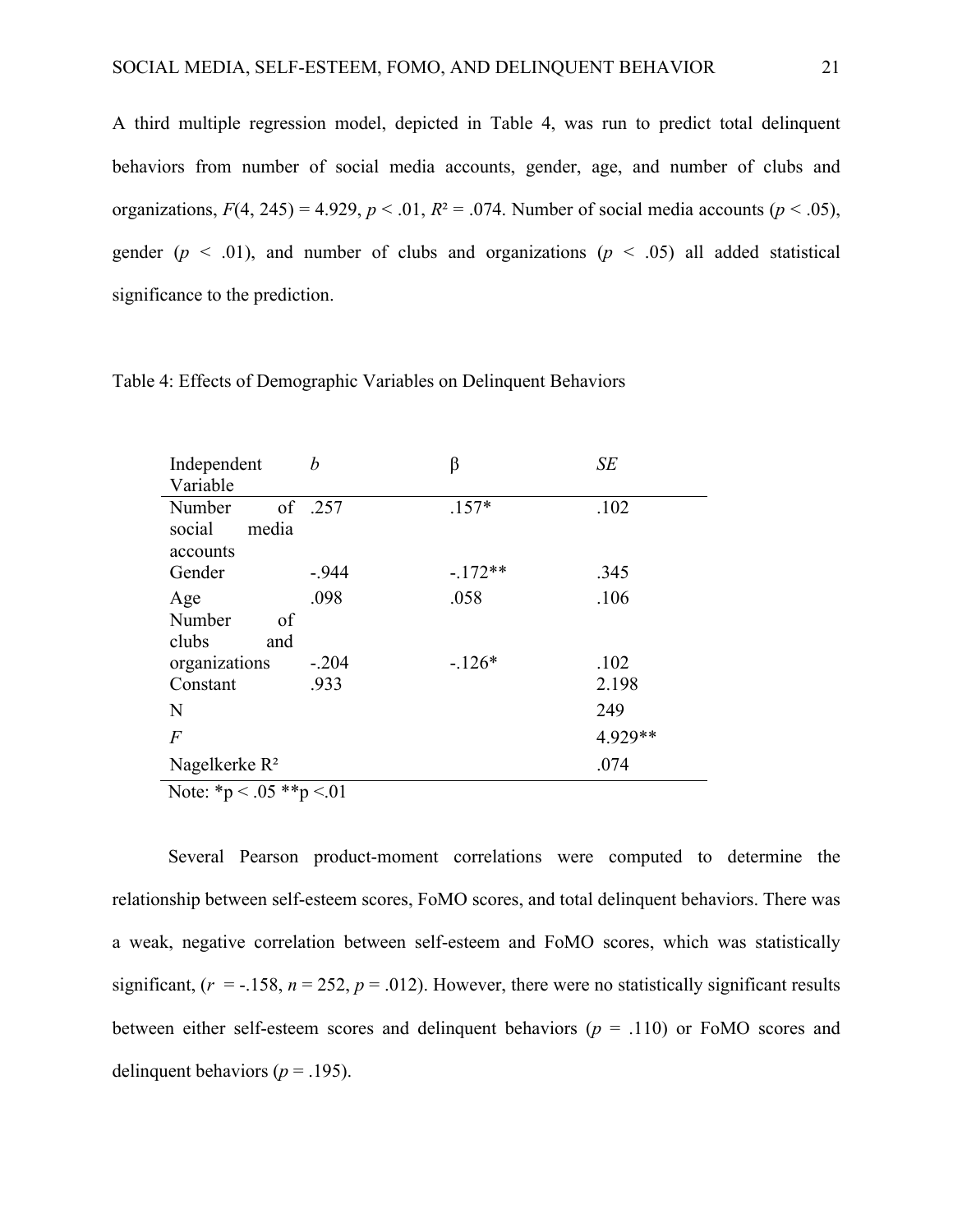Two Pearson product-moment correlations between both mild and serious behaviors with FoMO scores that were run suggested there is no statistically significant linear relationship between either mild ( $p = 0.122$ ) or serious ( $p = 0.401$ ) behavior with feelings of missing out. However, further tests of one way ANOVAs with gender (males, females) as the betweensubjects factor were conducted. There was sufficient evidence to conclude that the number of serious delinquent behaviors acknowledged is related to the gender of participants,  $F(2,49) =$ 10.12,  $p < .001$ . The male mean number of serious delinguent behaviors ( $M = 1.18$ ,  $SD = 1.46$ ) was significantly higher than the female mean number of serious delinquent behaviors ( $M = .48$ ,  $SD = .89$ ). The difference in gender with the number of mild delinquent behaviors approached significance,  $F(2, 249) = 2.93$ ,  $p = .055$ , with the male mean number of mild delinquent behaviors ( $M = 2.78$ ,  $SD = 1.89$ ) higher than the female mean number of mild delinquent behaviors ( $M = 2.40$ ,  $SD = 1.49$ ).

Further chi-square tests were conducted to determine if there was a significant relationship between either self-esteem (low, normal, high) or fear of missing out (No FoMO likely, At risk for FoMO, Medium FoMO, and Severe FoMO) and either marijuana use within the past month (yes, no) or drinking underage within the past month (yes, no).

Examination of results do not suggest a statistically significant relationship amongst people's level of self-esteem and their marijuana use,  $x^2(4, 251) = 1.648$ ,  $p = .800$ . Additionally, there does not appear to be a statistically significant relationship amongst people's level of selfesteem and their underage drinking use (only accounting for those participants whose ages were below 21),  $x^2$  (4, 78) = 4.847,  $p = 0.303$ .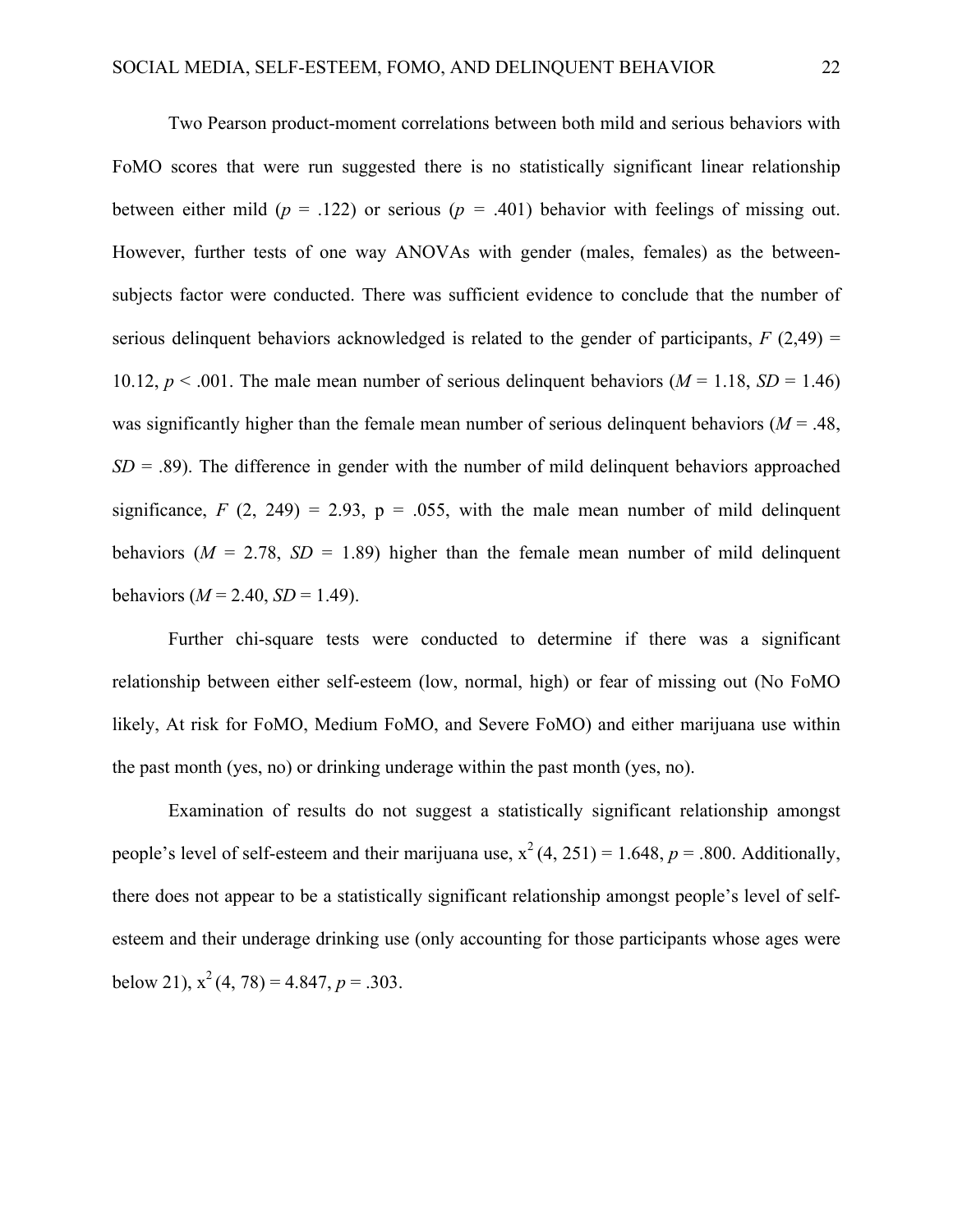There is also not a significant relationship between both people's FoMO scores and marijuana use,  $x^2$  (6, 251) = 2.040,  $p = .916$ ; and their underage drinking use (again, only accounting for those participants under the age of 21),  $x^2$  (6, 78) = 1.863,  $p = .932$ . Figure 4 portrays the number of participants as a function of FoMO grouping and drinking alcohol under the age of 21 in the past month. Despite its insignificance, it is included to demonstrate both the relative comparative percentages amongst each category, as well as to highlight the number of students who have indeed drank underage in the past month– despite 1) being underage and 2) being at a dry campus.



Figure 4: Number of participants as a function of FoMO grouping and drinking alcohol under the age of 21 in the past month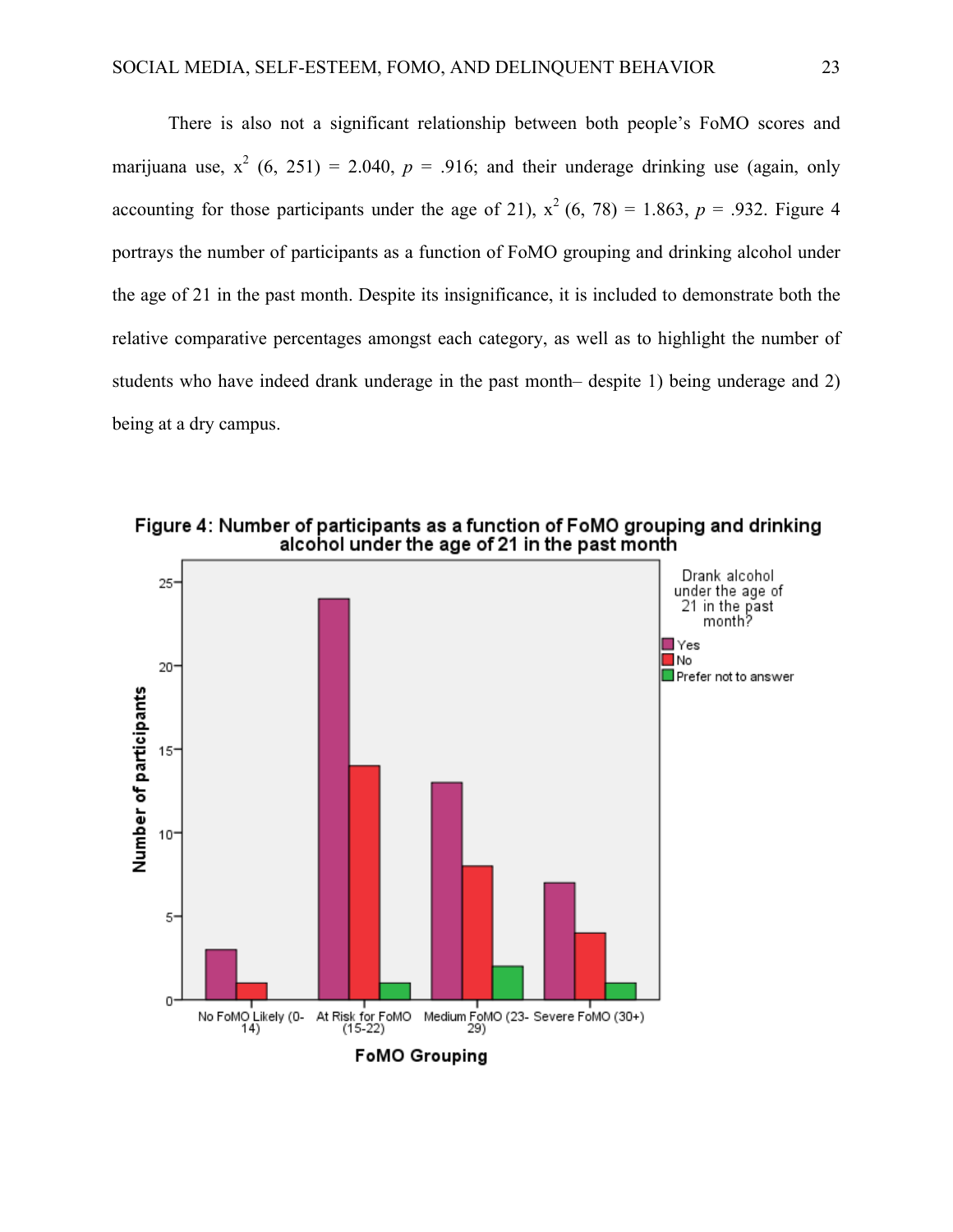Additional analyses of delinquent behaviors by use of a multiple regression model, shown in Table 5, were conducted to predict FoMO scores from underage drinking within the past month, smoking marijuana within the past month, having sex with more than 1 person within the past month, and current GPA,  $F(4, 246) = 2.566$ ,  $p < .05$ ,  $R<sup>2</sup> = .040$ . Having sex with more than 1 person  $(p < .05)$  added statistical significance to the dataset.

| Independent                                  | h       | β       | SE     |
|----------------------------------------------|---------|---------|--------|
| Variable                                     |         |         |        |
| Drank alcohol .246                           |         | .053    | .325   |
| under 21                                     |         |         |        |
| Smoked                                       | $-.474$ | $-.090$ | .376   |
| marijuana                                    |         |         |        |
| Had sex with -1.091                          |         | $-146*$ | .487   |
| more than<br>$\overline{1}$                  |         |         |        |
| person                                       |         |         |        |
| <b>Current GPA</b>                           | .691    | .093    | .465   |
| Constant                                     | 21.865  |         | 1.457  |
| N                                            |         |         | 250    |
| $\overline{F}$                               |         |         | 2.566* |
| Nagelkerke $R^2$                             |         |         | .040   |
| $N_{\text{obs}}$ $*_{\text{max}}$ $\sim 0.5$ |         |         |        |

Table 5: Effects of Delinquent and Demographic Variables on FoMO Scores

Note:  $*_{p} < .05$ 

#### **Discussion**

The purpose of this study was to examine potential relationships and interactions between the topics of social media, self-esteem, Fear of Missing Out, and delinquent behaviors. It was hypothesized that data collection and analyses would support existing research of a relationship between social media use and feelings of a fear of missing out in that higher social media utilization would be related to higher levels of FoMO, along with a further proposition that lower self-esteem would be related to higher levels of FoMO and higher levels of delinquent behavior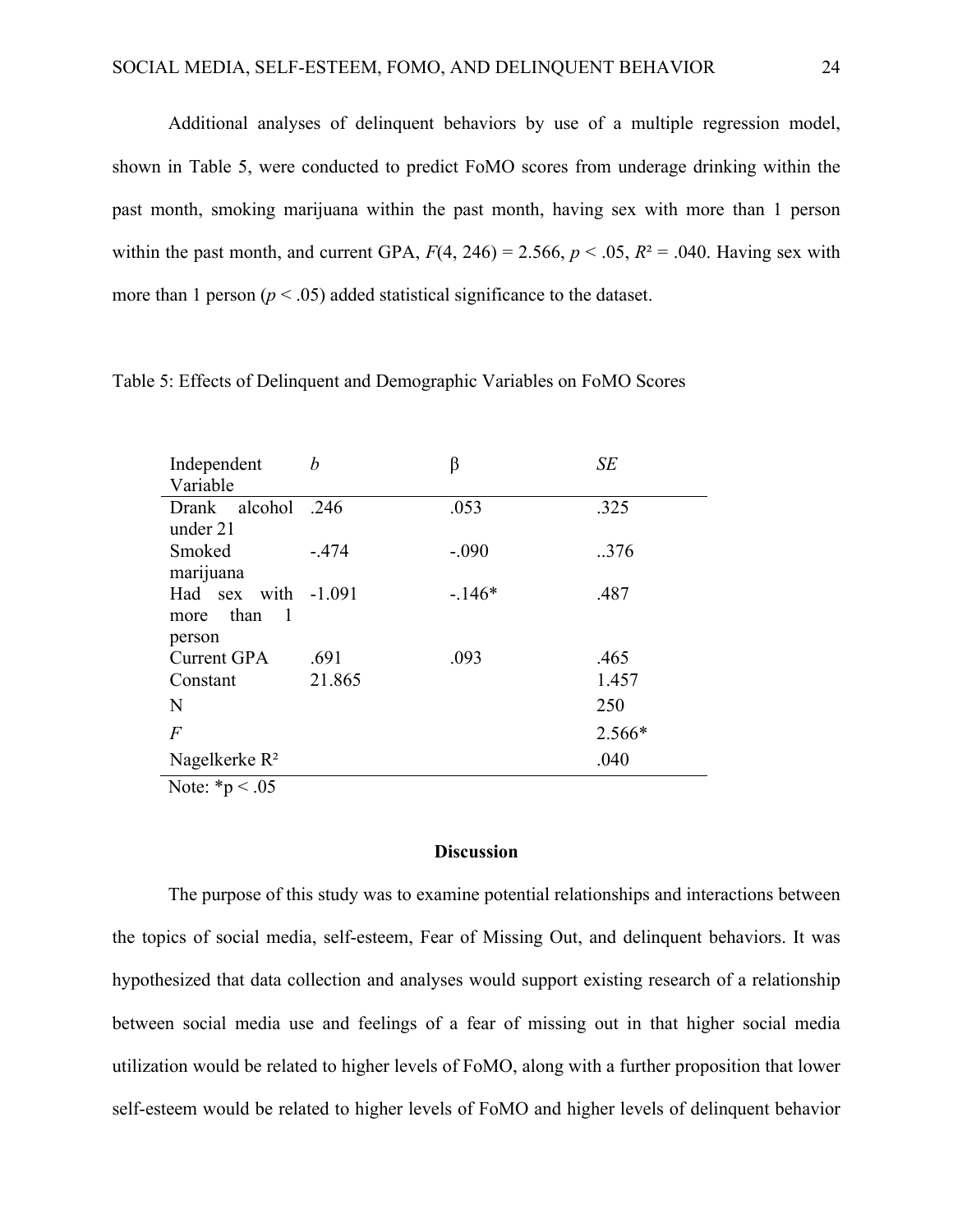as well. Additionally, it was hypothesized that males, those with lower GPA's, those in upperclass standings, and those with a greater number of college activities will have higher levels of FoMO. The results had an interesting range of support of these hypothesis from full support to no support across the focus areas.

Support of the hypotheses was found in several instances. For example, chi-square tests indicated statistically significant relationships between weekly social media use and both selfesteem and FoMO scores. An examination of the bar graphs suggests support for higher social media use tied to lower levels of self-esteem, as well as those with low FoMO scores typically spending less time per week on social media websites. There was also a positive relationship between the number of clubs and activities one participated in with their FoMO score. Additionally, the correlation between age and FoMO scores suggests that as age increases, FoMO decreases.

At the same time though, some of the hypotheses/prior research were not supported by the data. For example, the independent samples t-test that was conducted between gender and fear of missing out scores indicated a significant relationship between the grouping variable and dependent measure; however, not in the way that was hypothesized. Rather than males, as previous research suggests, it was instead females that had higher levels of FoMO. Their average was deemed to be in the "Medium FoMO" range, whereas the male average was categorized as "At risk for FoMO." Gender and self-esteem scores approached significance, with males, rather than females, having higher self-esteem levels– although both averaged in the "high self-esteem" category. Additionally, bivariate correlation tests between both mild and serious delinquent behavior with levels of FoMO indicated no statistically significant linear relationship existed. As a result, the hypothesis that FoMO levels and delinquent behavior may have a relationship was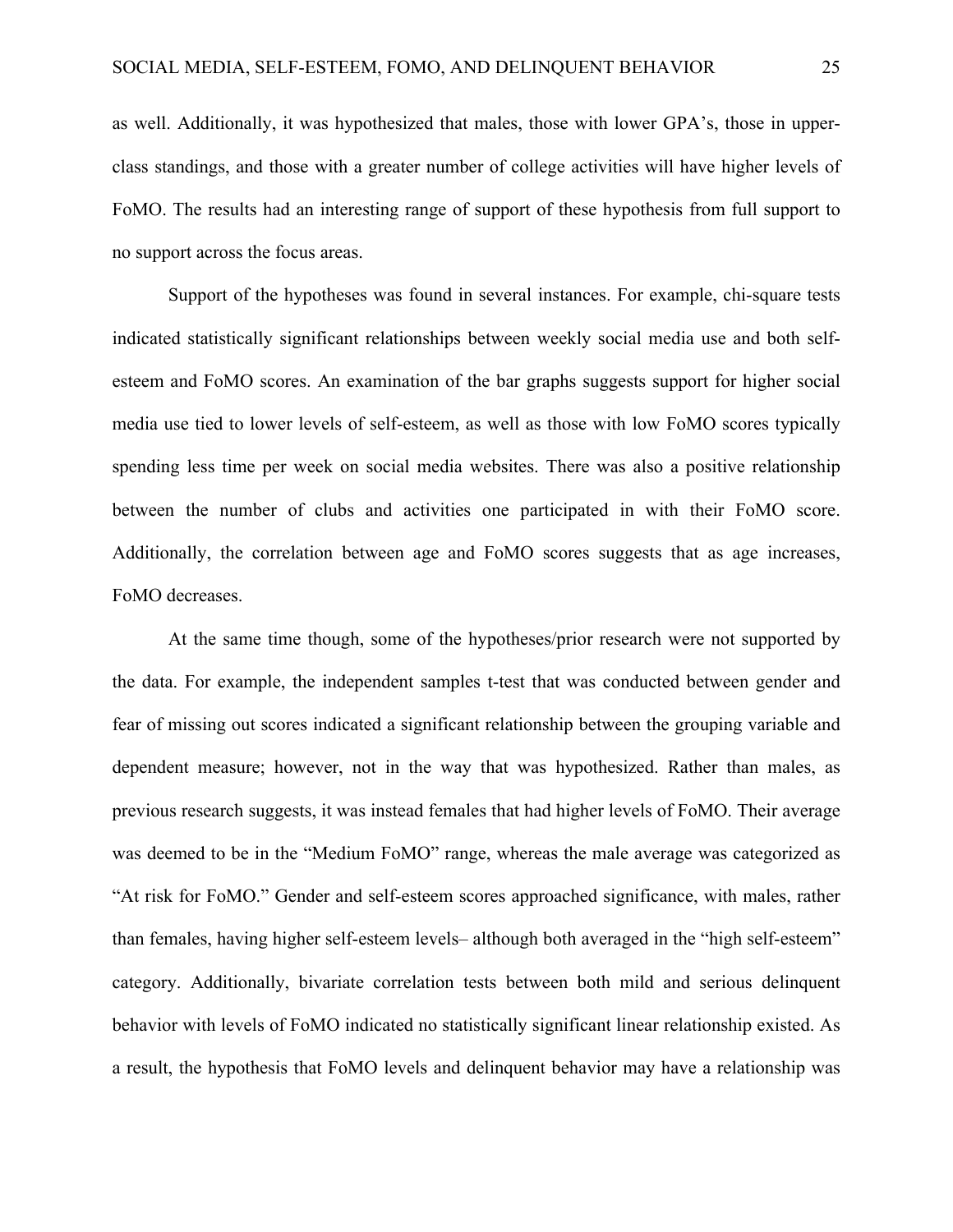refuted. Furthermore, neither of the chi-square tests examining year in school and GPA with either self-esteem or FoMO predicted any significant results. The age significance from earlier also suggests that the older one gets, the less their FoMO score would be– providing evidence in and of itself that the freshmen in this study were not the ones with the lowest collective scores as previous research suggested.

Unfortunately, there were a number of limitations faced with this study. While the sample size itself was favorable considering the targeted population of a small college, the size within each examined category were not as satisfactory. For example, within the category of selfesteem, only one participant fell under the category of low self-esteem from the participant pool. While this may be great for the reputation of the students at this particular college, it does not provide for an advantageous sample examination. Additionally, only 14 of the 252 participants had a GPA of less than 3.0– which made it difficult to seek significance when GPA-related categories were further analyzed (e.g. in relation to FoMO). Another limitation was in relation to the delinquent behavior questions, which asked participants to note delinquent behavior they had participated in the past month– which may be too short of a time frame for accurate depiction of, especially, serious criminal acts. Additionally, students at a private institution typically appear to participate in a fewer array of criminal activities than either their public or their non-college counterparts.

The problem of appropriate sample sizes could have been solved by the collection of data from other universities. For example, a public university may have garnered both a higher participant count, as well as greater variability in results as compared to the type of students private universities may attract. To account for a focus of delinquent behaviors, this assessment could be provided to those in a juvenile detention center.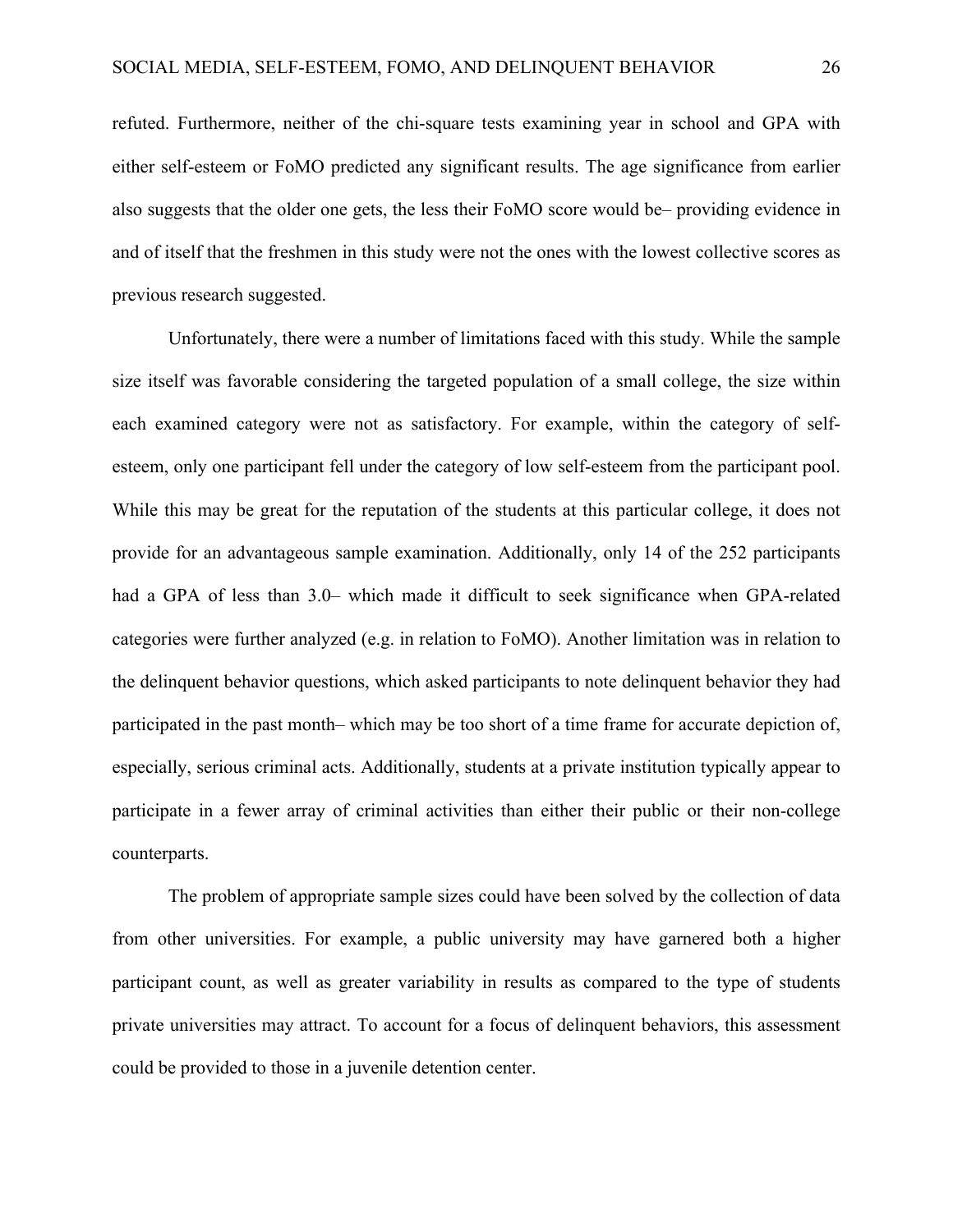It is crucial to study emerging concepts that directly relate to society today to stay updated on potential current, behavioral influences. Fear of Missing Out is a relatively new focus area with limited current research. Previous research has related FoMO to social media, but it is important to expand on already established research. Since many studies have related social media use with self-esteem, it was another realm of expanding research to see if self-esteem and FoMO could also be related. The addition of examining delinquent behaviors was an attempt to see if there would be any evidence there could be a relationship between the two categories, as the sociological concept of FoMO could have logically made sense to explain participation of delinquent behaviors by those who felt a need to belong and follow the behavior of the crowd they desire to belong with– even if delinquent. Despite not having any evidence to support this hypothesis, it still contributed to the research field by providing the lack of evidence that such a relationship exists– suggesting that FoMO may influence behavior in other, further researchable, facets.

From this study could also stem the particular research of self-esteem on the students of Florida Southern College. As only one student out of two hundred and fifty-two was deemed to have low self-esteem, a great research topic would be to analyze the notion "Does Florida Southern College attract students of high self-esteem levels or does Florida Southern College mold students into increasing their levels of self-esteem" as a longitudinal pre-test post-test examination of FSC students over the course of several years. For instance, freshmen can be given the Rosenburg 10 question self-esteem scale to take and then re-take the same scale shortly before graduation (or after their first year for a shorter examination period). Data could also be collected from another local college, such as Polk State, Southeastern, USF, or UCF for further comparisons.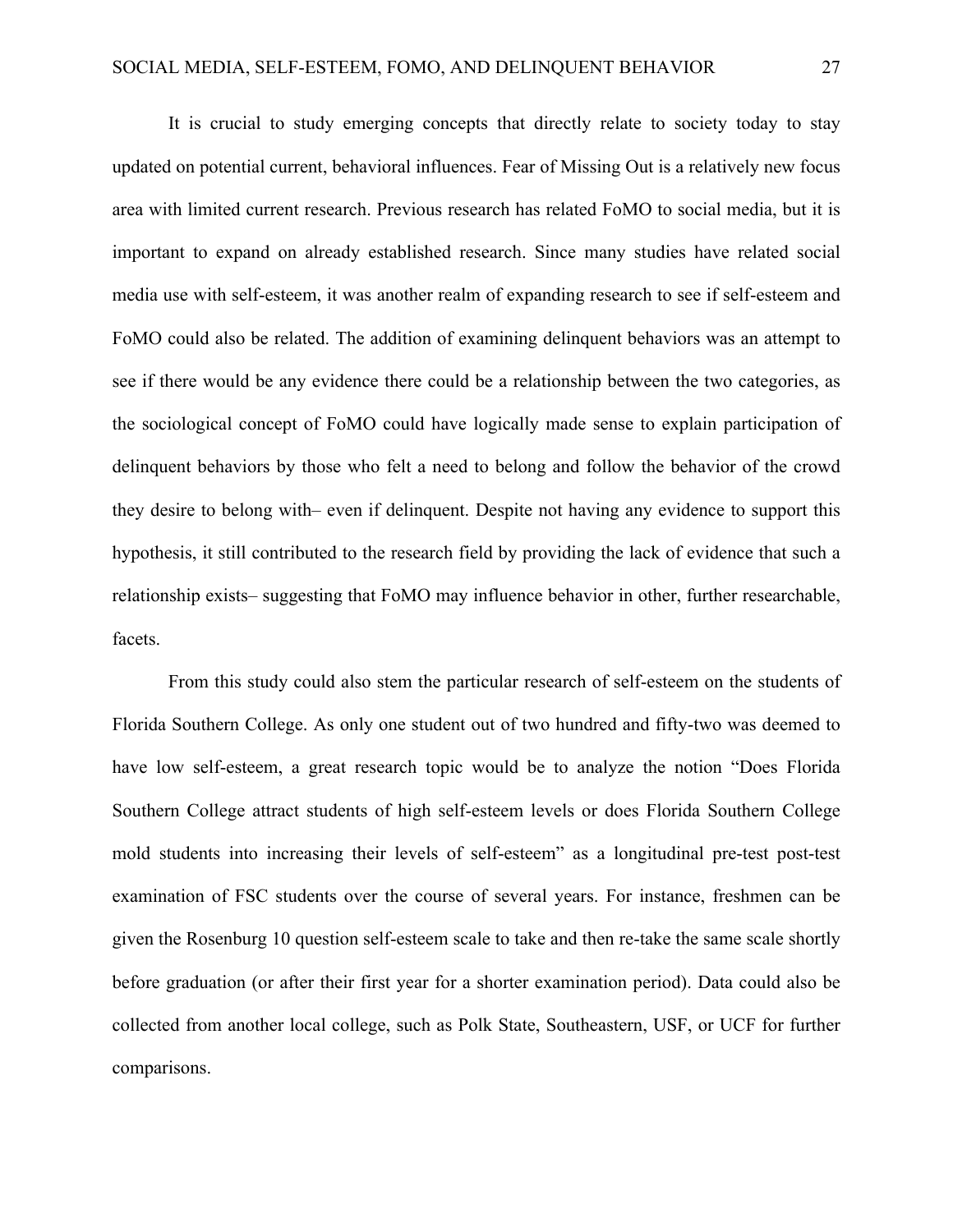#### References

- Abel, J. P., Buff, C. L., & Burr, S. A. (2016). Social media and the fear of missing out: Scale development and assessment. *Journal of Business & Economics Research, 14*(1), 33-44.
- Alabi, O.F. (2013). A survey of Facebook addiction level among selected Nigerian university undergraduates. *New Media and Mass Communication, 10*, 70-80.
- Alahmar, A. T. (2016). The impact of social media on the academic performance of second year medical students at College of Medicine, University of Babylon, Iraq. *Journal of Medical & Allied Sciences*, *6*(2), 77-83. doi:10.5455/jmas.236927
- Alt, D. (2015). College students' academic motivation, media engagement and fear of missing out. *Computers in Human Behavior*, *49,* 111-119. doi:10.1016/j.chb.2015.02.057
- Boduszek, D., Adamson, G., Shevlin, M., Mallett, J., & Hyland, P. (2013). Criminal social identity of recidivistic prisoners: The role of self-esteem, family and criminal friends. *Journal of Police and Criminal Psychology*, *28*(1), 15-25. doi:10.1007/s11896-012- 9105-7
- Burrow, A. L., & Rainone, N. (2016). How many likes did I get?: Purpose moderates links between positive social media feedback and self-esteem. *Journal of Experimental Social Psychology*. doi:10.1016/j.jesp.2016.09.005
- Donnellan, M., Trzesniewski, K. H., Robins, R. W., Moffitt, T. E., & Caspi, A. (2005). Low selfesteem is related to aggression, antisocial behavior, and delinquency. *Psychological Science (0956-7976)*, *16*(4), 328-335. doi:10.1111/j.0956-7976.2005.01535.x
- FrogDog. (2012, October 1). FrogDog releases results of three-year longitudinal study on social media trends. *Business Wire (English)*. Retrieved from http://ezproxy.flsouthern.edu:2551/ehost/detail/detail?sid=332faa48-4f50-4ce3-ba5e-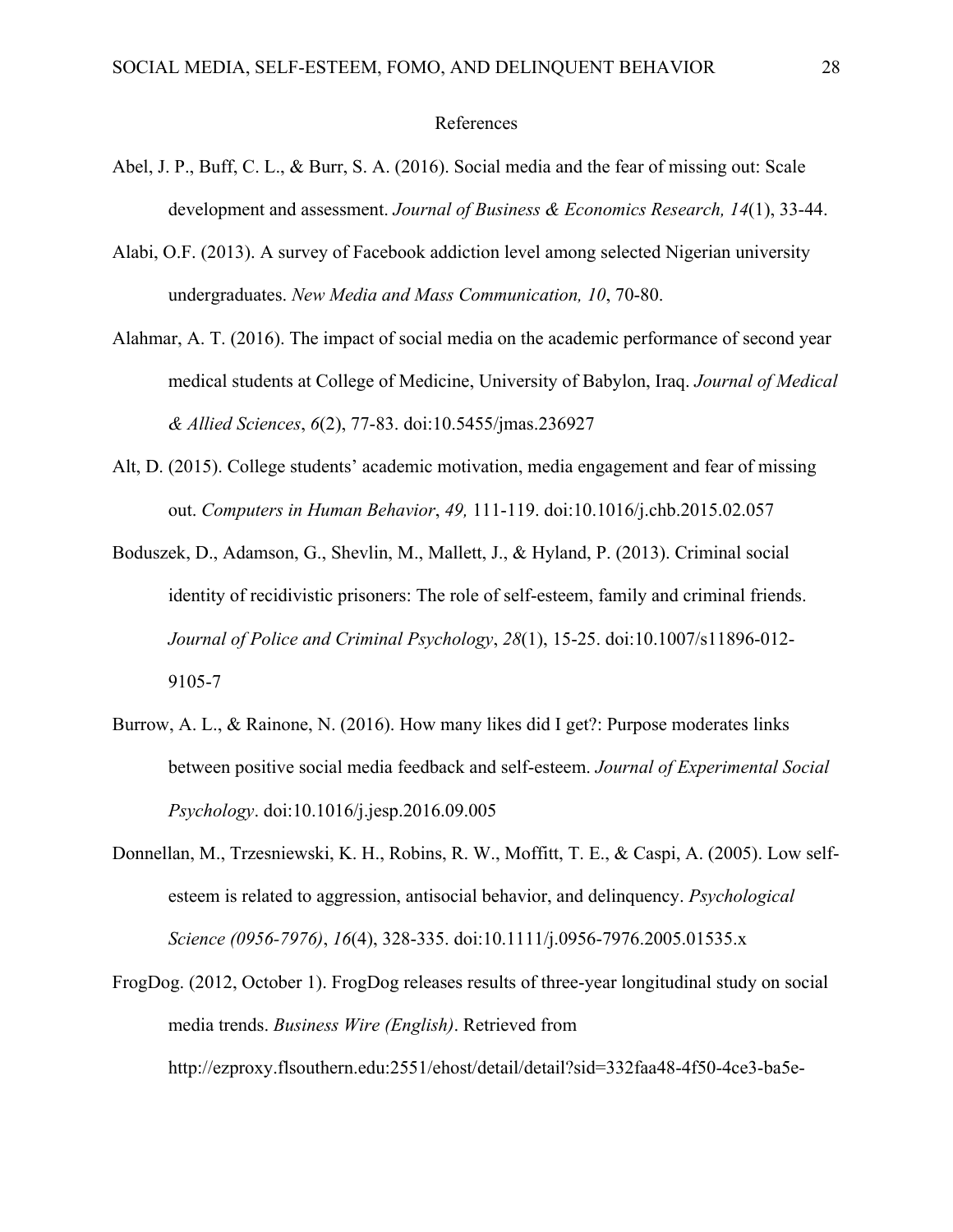f1d267fafb30%40sessionmgr4008&vid=7&hid=4201&bdata=JkF1dGhUeXBlPWlwLH VpZA%3d%3d#AN=bizwire.c44402911&db=bwh

- Gearon, C. J. (2014, September 10). Colleges adopt programs to help freshmen adapt. U.S. News. Retrieved from www.usnews.com/education/bestcolleges/articles/2014/09/10/colleges-adopt-programs-to-help-freshmen-adapt
- Gupta, P. B., Burns, D. J., & Boyd, H. (2016). Texting while driving: An empirical investigation of students' attitudes and behaviors. *Information Systems Management*, *33*(1), 88-101. doi:10.1080/10580530.2016.1117884
- Hajli, M. N. (2014). A study of the impact of social media on consumers. *International Journal of Market Research*, *56*(3), 387-404. doi:10.2501/IJMR-2014-025
- Hetz, P. R., Dawson, C. L., & Cullen, T. A. (2015). Social media use and the fear of missing out (FoMO) while studying abroad. *Journal of Research on Technology in Education (Routledge)*, *47*(4), 259-272. doi:10.1080/15391523.2015.1080585
- Hoffmeister, T. (2014). The challenges of preventing and prosecuting social media crimes. *Pace Law Review*, *35*(1), 115-134.
- Mohd Hisham Mohd, S., Troshani, I., & Davidson, R. (2016). Determinants of Social Media Impact in Local Government. *Journal of Organizational & End User Computing*, *28*(3), 82-103. doi:10.4018/JOEUC.2016070106
- Onica-Chipea, L., Săveanu, S., & Buhaş, R. (2014). Family environment and the development of deviant behaviors among adolescents. Explorative study in highschools from Bihor. *Revista de Asistenta Sociala*, *13*(3), 79-95.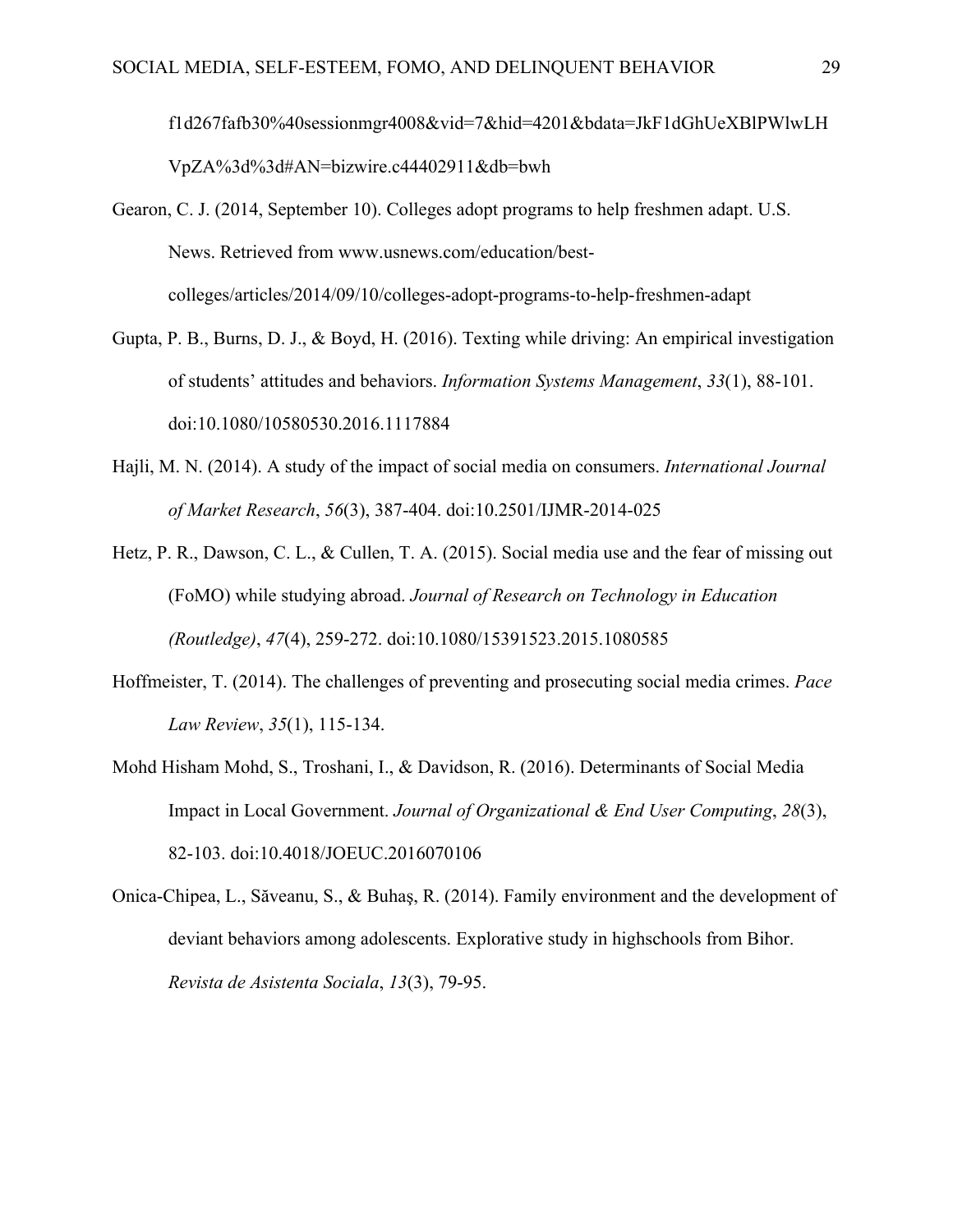- Patton, D. U., Hong, J. S., Ranney, M., Patel, S., Kelley, C., Eschmann, R., & Washington, T. (2014). Social media as a vector for youth violence: A review of the literature. *Computers in Human Behavior*, *35,* 548-553. doi:10.1016/j.chb.2014.02.043
- Perrin, A. (2015). Social media usage: 2005-2015. *Pew Research Center*. Retrieved from http://www.pewinternet.org/2015/10/08/social-networking-usage-2005-2015/
- Pines, A & Aronson, E. (1983). Antecedents, correlates, and consequences of sexual jealousy. *Journal of Personality, 51*, 108-136.
- Presley, C. A., Meilman, P. W., & Leichliter, J. S. (2002). College factors that influence drinking. *Journal of Studies on Alcohol*, *14,* 82-90. doi:10.15288/jsas.2002.s14.82
- Przybylski, A. K., Murayama, K., DeHaan, C. R., & Gladwell, V. (2013). Motivational, emotional, and behavioral correlates of fear of missing out. *Computers in Human Behavior*, *29*(4), 1841-1848. doi:10.1016/j.chb.2013.02.014
- Riordan, B. C.; Flett, J. A. M.; Hunter, J. A.; Scarf, D. & Conner, T. S. (2015). Fear of missing out (FoMO): The relationship between FoMO, alcohol use, and alcohol-related consequences in college students, *Annals of Neuroscience and Psychology*, *2*: 1–7.
- Sanches, C., Gouveia-Pereira, M., Maroco, J., Gomes, H., & Roncon, F. (2016). Deviant behavior variety scale: Development and validation with a sample of Portuguese adolescents. *Psicologia: Reflexão e Critica, 29.*
- Trzesniewski, K. H., Donnellan, M. B., Moffitt, T. E., Robins, R. W., Poulton, R., & Caspi, A. (2006). Low self-esteem during adolescence predicts poor health, criminal behavior, and limited economic prospects during adulthood. *Developmental Psychology*, *42*(2), 381- 390. doi:10.1037/0012-1649.42.2.381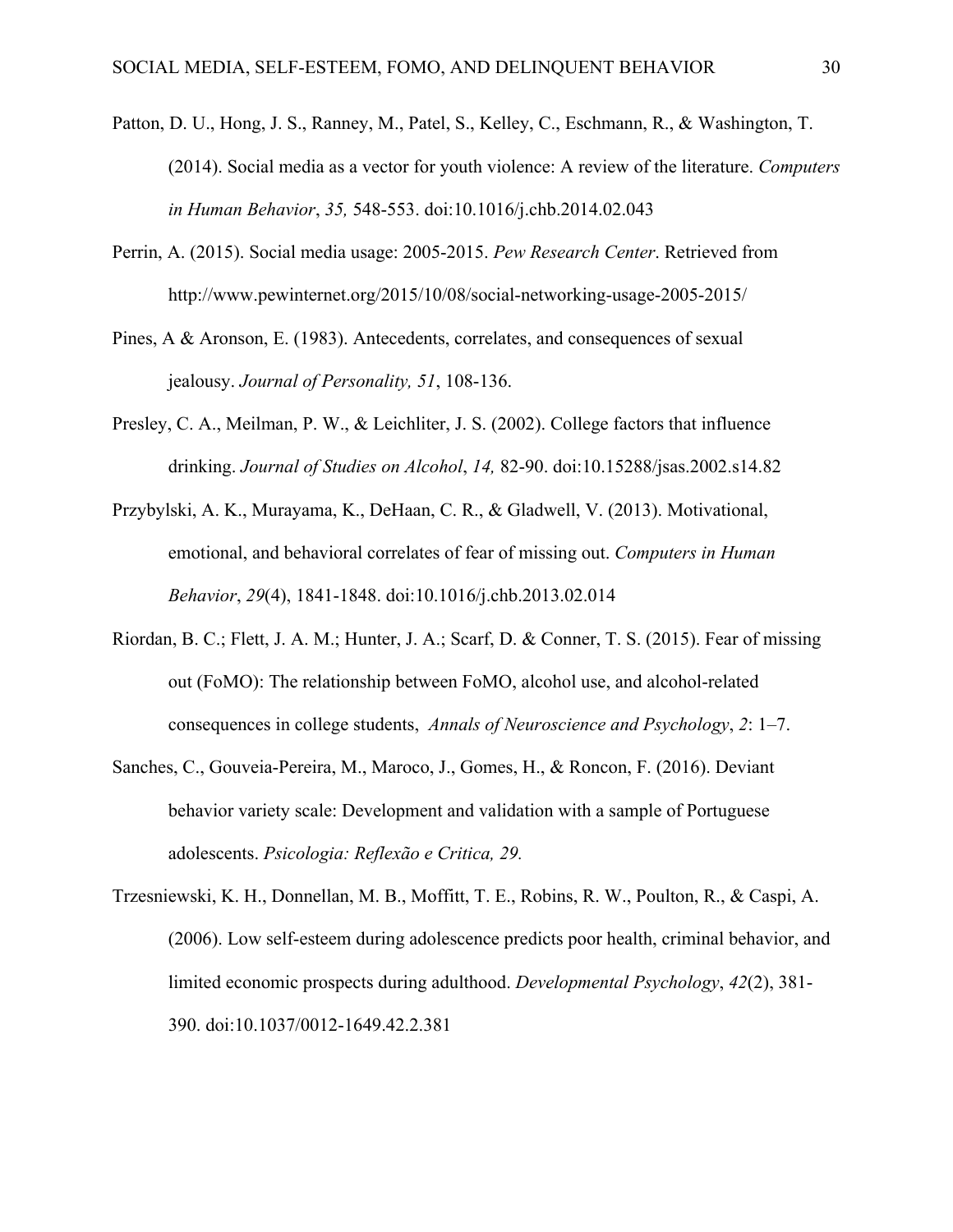- Vaughn, J. (2012, March 16). Study: The FOMO gender gap. *J. Walter Thompson Intelligence.* Retrieved from https://www.jwtintelligence.com/2012/03/data-point-the-fomo-gendergap/
- Veer, E., & Kilian, M. (2011). I drink, therefore I belong: Fear of social rejection and its impact on attitudes towards anti-binge drinking advertising. *Advances in Consumer Research - European Conference Proceedings*, *9,* 264-268.
- Vogel, E. A., Rose, J. P., Roberts, L. R., & Eckles, K. (2014). Social comparison, social media, and self-esteem. *Psychology of Popular Media Culture*, *3*(4), 206-222. doi:10.1037/ppm0000047
- Woods, H. C., & Scott, H. (2016). #Sleepyteens: Social media use in adolescence is associated with poor sleep quality, anxiety, depression and low self-esteem. *Journal of Adolescence*, *51,* 41-49. doi:10.1016/j.adolescence.2016.05.008
- W.W. Norton & Company. (2016). Rosenberg's self-esteem scale. Retrieved from https://www.wwnorton.com/college/psych/psychsci/media/rosenberg.htm
- Yazdanparast, A., Joseph, M., & Muniz, F. (2016). Consumer based brand equity in the 21st century: an examination of the role of social media marketing. *Young Consumers*, *17*(3), 243-255. doi:10.1108/YC-03-2016-00590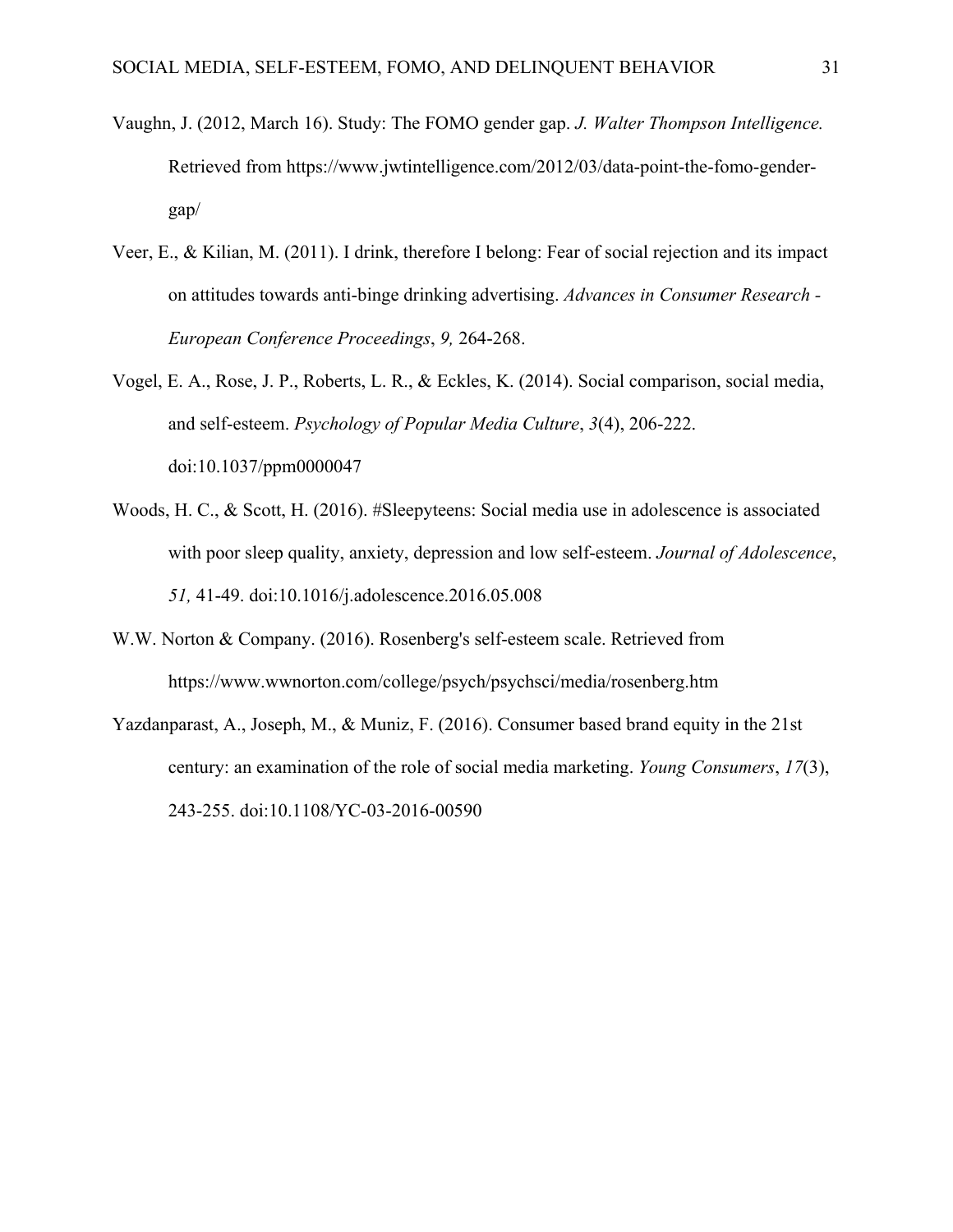#### **Appendix A Informed Consent to Participate in Research Information to Consider Before Taking Part in this Research Study**

**Project Title:** A study of college students' attitudes and experiences

**Principal Investigator:** Destiny Zunic

# **Faculty Advisor:** Lisa Carter

## **PURPOSE OF THE STUDY:**

You are being asked to participate in a study involving an examination of participant attitudes and experiences relating to one's college history.

#### **STUDY PROCEDURES:**

As part of this study, you will be asked to complete a brief survey containing demographic questions and questions concerning student attitudes and experiences over a variety of components of campus and social life.

#### **RISKS AND DISCOMFORTS:**

There is no more than minimal risk associated with this study.

#### **POTENTIAL BENEFITS:**

You will not directly benefit from participating in this study; however the results may contribute to new and current research regarding student attitudes and experiences.

## **CONSENT:**

By signing this consent form, you agree that you understand the procedures and any risks and benefits involved in this research**.**

## **CONFIDENTIALITY**:

We must keep your study records confidential. Your privacy will be protected because you will not be identified by name as a participant in this project. Your data will be assigned a number code and will be kept in a locked cabinet. No records will be kept with your name on them. The obtained information will be kept for 5 years and will be shredded at that time. However, certain people may need to see your study records (including IRB officials). By law, anyone who looks at your records must keep them completely confidential.

## **VOLUNTARY PARTICIPATION / WITHDRAWAL:**

Your participation is completely voluntary and you are free to refuse to participate or to withdraw your consent to participate in this research at any time without penalty or prejudice.

## **QUESTIONS, CONCERNS, OR COMPLAINTS:**

If you have any questions, concerns, or complaints about this study, please contact the IRB chair at 863-680- 6205 or the Provost and Vice President for Academic Affairs at 863-680-4124. You can also contact the advisor of the study, Dr. Carter, at lcarter@flsouthern.edu or 863-680-4307.

## **Consent to Take Part in this Research Study**

It is up to you to decide whether you want to take part in this study. If you want to take part, please sign the form, if the following statements are true.

#### **I understand the study described above and have been given a copy of the description as outlined above. I am 18 years of age or older and I agree to participate.**

**I freely give my consent to take part in this study.** I understand that by signing this form I am agreeing to take part in research.  

\_\_\_\_\_\_\_\_\_\_\_\_\_\_\_\_\_\_\_\_\_\_\_\_\_\_\_\_\_\_\_\_\_\_\_\_\_\_\_\_\_\_\_\_\_\_\_\_\_\_\_\_\_                 \_\_\_\_\_\_\_\_\_\_\_\_\_\_\_\_

Signature of Person Taking Part in Study<br>
<u>Date</u>

Printed Name of Person Taking Part in Study

 $\mathcal{L}_\mathcal{L}$  , and the contribution of the contribution of the contribution of the contribution of the contribution of the contribution of the contribution of the contribution of the contribution of the contribution of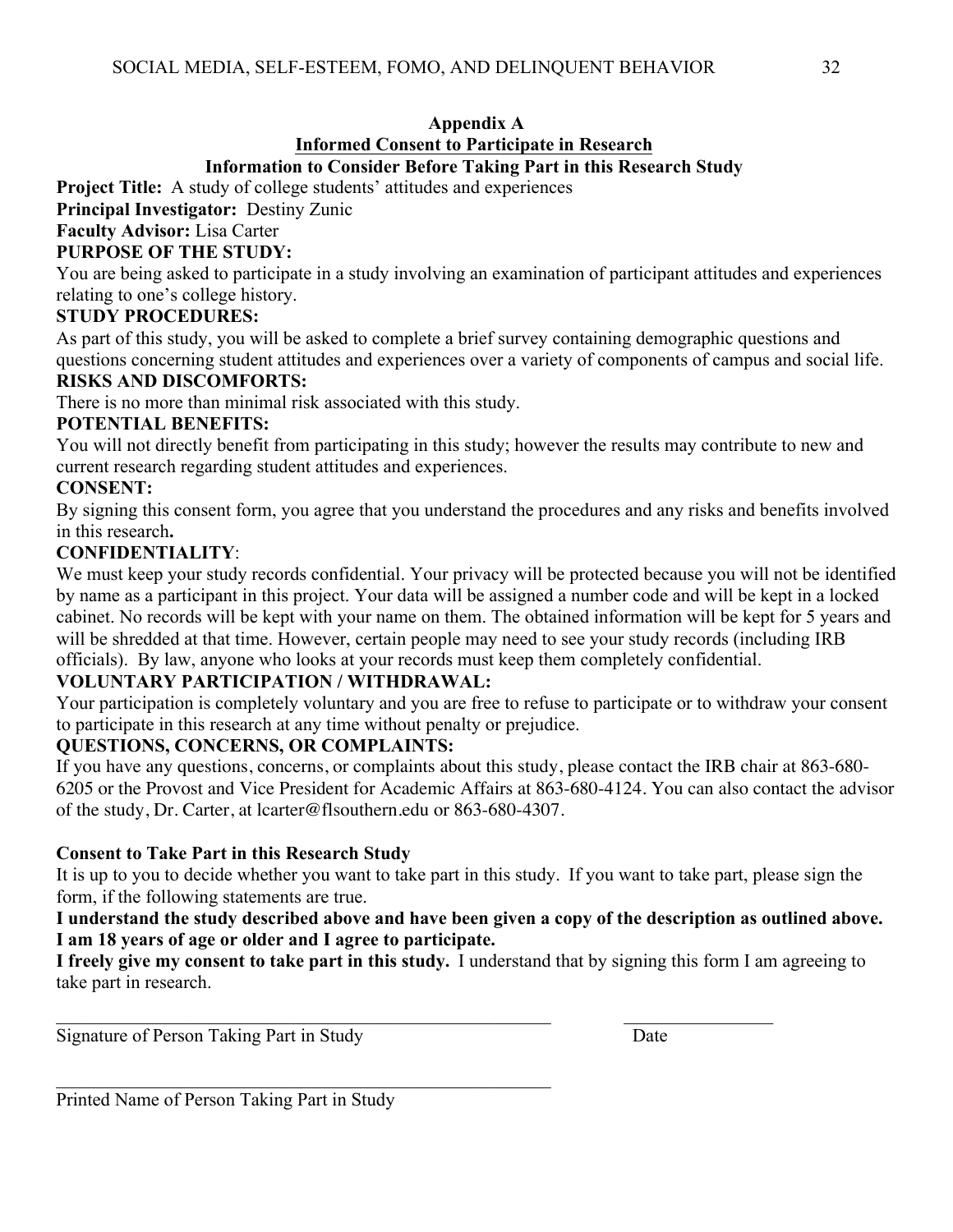#### **Appendix B**

**This survey is anonymous**. **You may choose to stop taking the survey at any time. Please note: you do not have to answer all questions if you do not choose to do so.**

#### **Please complete each of the following demographic questions to the best of your knowledge.**

1. With which of the following genders do you identify?

 Male Female Prefer not to answer

#### 2. With which of the following races do you identify?

| Caucasian                       |
|---------------------------------|
| African-American                |
| Hispanic/Latino                 |
| Asian                           |
| Native American/American Indian |
| Other                           |
| Prefer not to answer            |

- 3. What is your age in years? \_\_\_\_\_\_\_
- 4. What is your year in school?
	- Freshman Sophomore Junior Senior

5. What is your college major(s)?  $\qquad \qquad \qquad$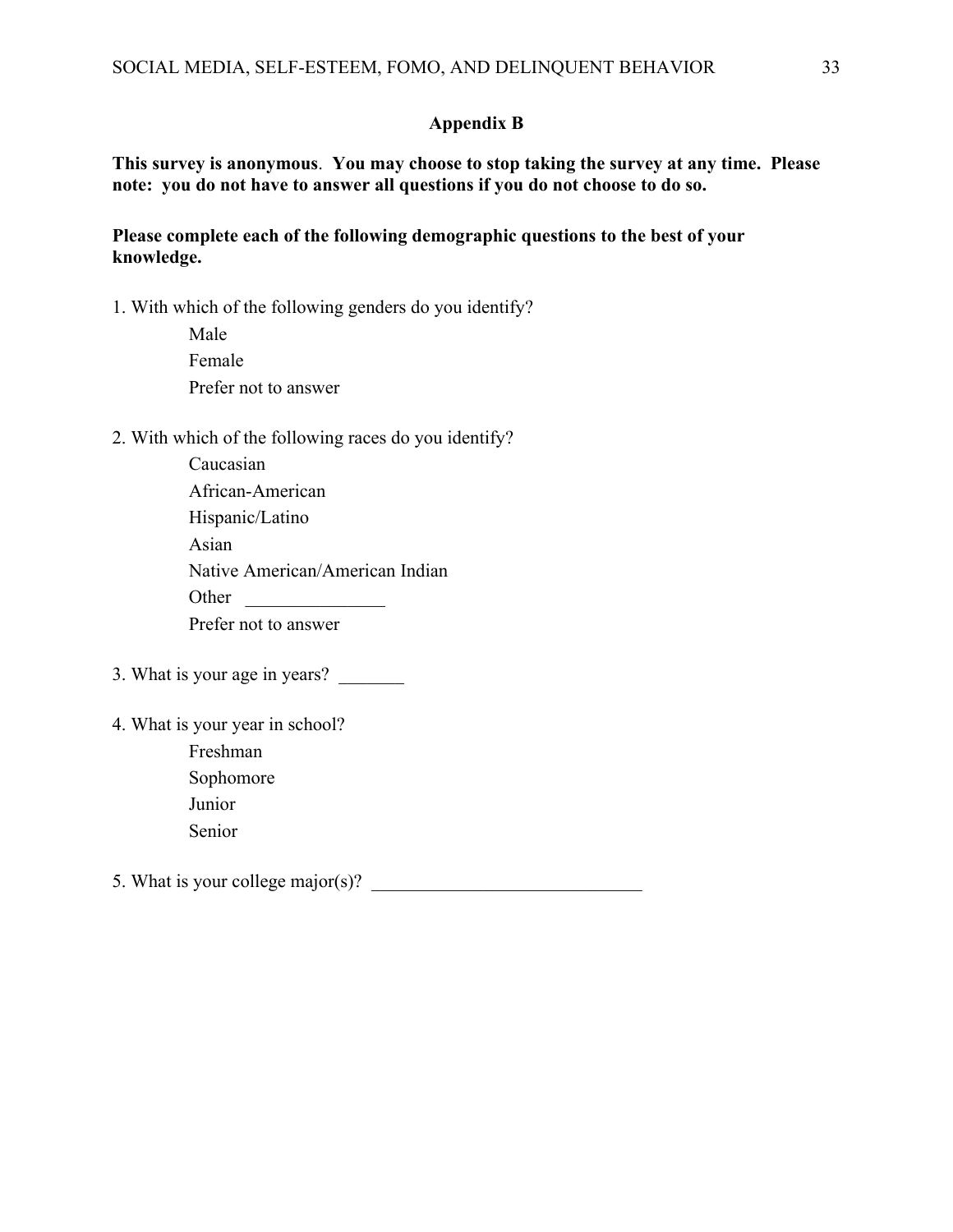6. What is your current GPA? If you are a first year, what was your high school GPA at graduation?

- Below 2.5 2.5-2.9 3.0-3.49 3.5-3.99  $4.0 +$ Prefer not to answer
- 7. How many siblings do you have?
	- 0 1-2 3-4  $5+$
- 8. Please list below the clubs and organizations that you belong to on campus.

9. Of which of the following do you have an account for?

 Facebook Snapchat Instagram Twitter Linked In Foursquare Whats App Group Me YouTube Google Plus Other (Please list all that may apply) \_\_\_\_\_\_\_\_\_\_\_\_\_\_\_\_\_\_\_\_\_\_\_\_\_\_\_\_\_\_\_\_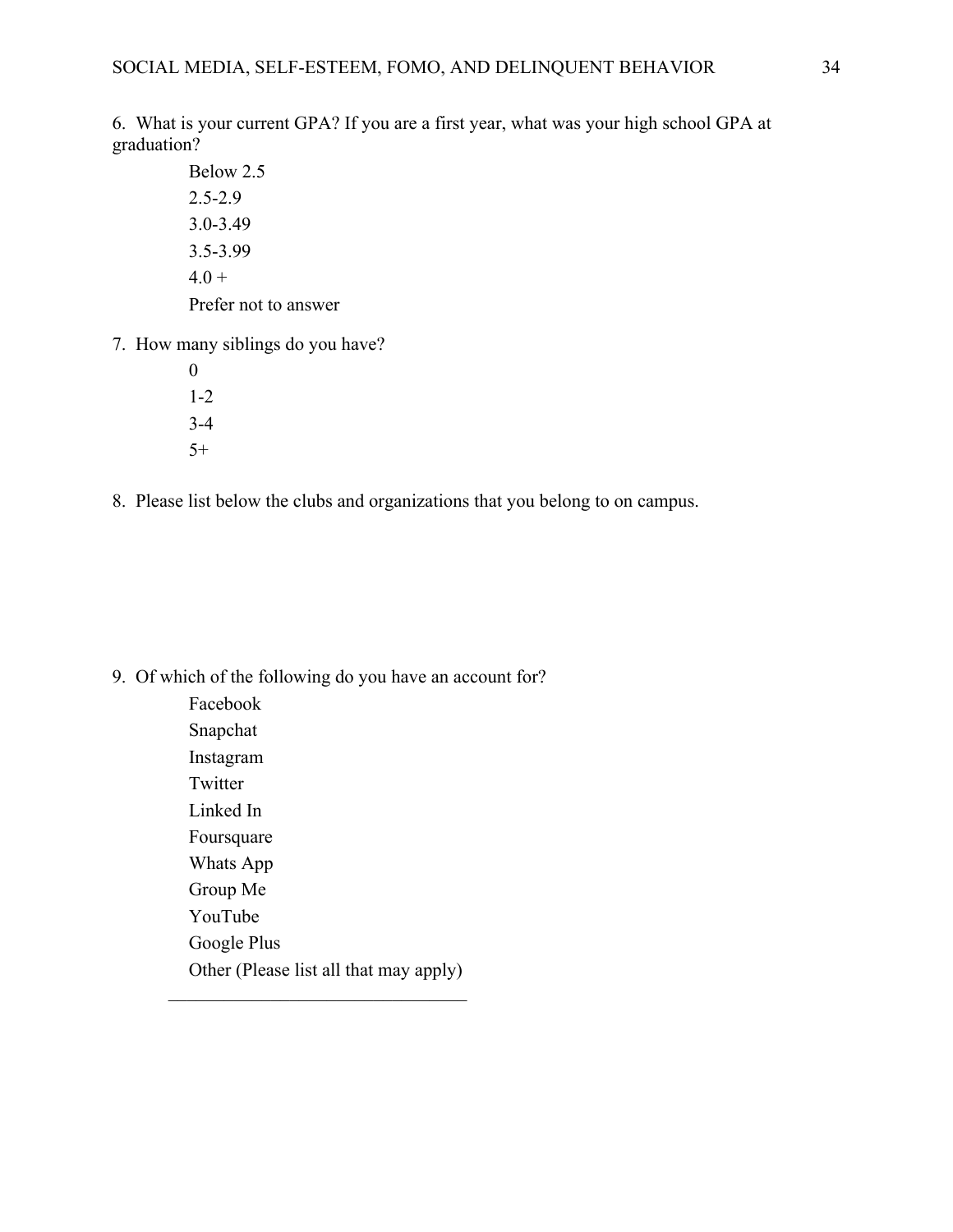10. How much time do you estimate that you spend using social media per week?

 Less than 1 hour 1-7 8-14 15-21 22-28  $28 +$ 

11. How much time do you estimate that you spend with your friends per week?

 Less than 1 hour 1-10 11-20 21-30 31-40  $40+$ 

12. If applicable, estimate the number of friends that you have on Facebook.

13. If applicable, estimate the number of followers that you have on Instagram.

14. Which of the following statements do you most agree with?

 I would prefer to have one or two close friends rather than large groups of friends. I would prefer to have large groups of friends rather than one or two close friends. I would prefer to be alone. Prefer not to answer.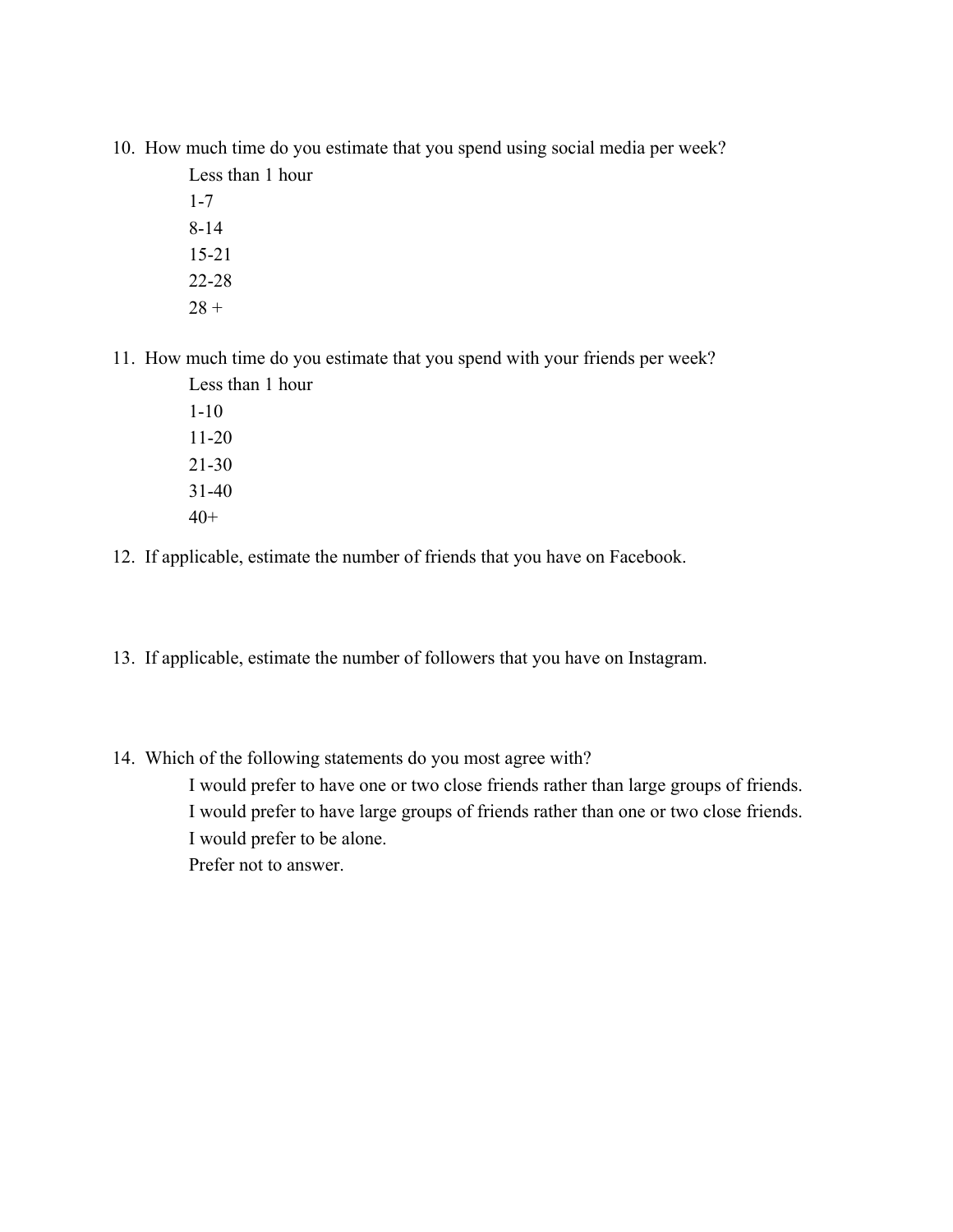**Listed below are statements concerning your everyday feelings. Please mark your response with how true each statement is of your general feelings. Please appropriately respond by what really reflects your feelings rather than what you think your feelings should be. Please address each statement independently from the other statements.** 

|     | <b>Statement</b>                                                                  | <b>Strongly</b><br>Agree | Agree | <b>Disagree</b> | <b>Strongly</b><br><b>Disagree</b> |
|-----|-----------------------------------------------------------------------------------|--------------------------|-------|-----------------|------------------------------------|
| 15. | I feel that I am a person of<br>worth, at least on an equal<br>plane with others. |                          |       |                 |                                    |
| 16. | I feel that I have a number<br>of good qualities.                                 |                          |       |                 |                                    |
| 17. | All in all, I am inclined to<br>feel that I am a failure.                         |                          |       |                 |                                    |
| 18. | I am able to do things as<br>well as most other people.                           |                          |       |                 |                                    |
| 19. | I feel I do not have much<br>to be proud of.                                      |                          |       |                 |                                    |
| 20. | I take a positive attitude<br>toward myself.                                      |                          |       |                 |                                    |
| 21. | On the whole, I am<br>satisfied with myself.                                      |                          |       |                 |                                    |
| 22. | I wish I could have more<br>respect for myself.                                   |                          |       |                 |                                    |
| 23. | I certainly feel useless at<br>times.                                             |                          |       |                 |                                    |
| 24. | At times I think I am no<br>good at all.                                          |                          |       |                 |                                    |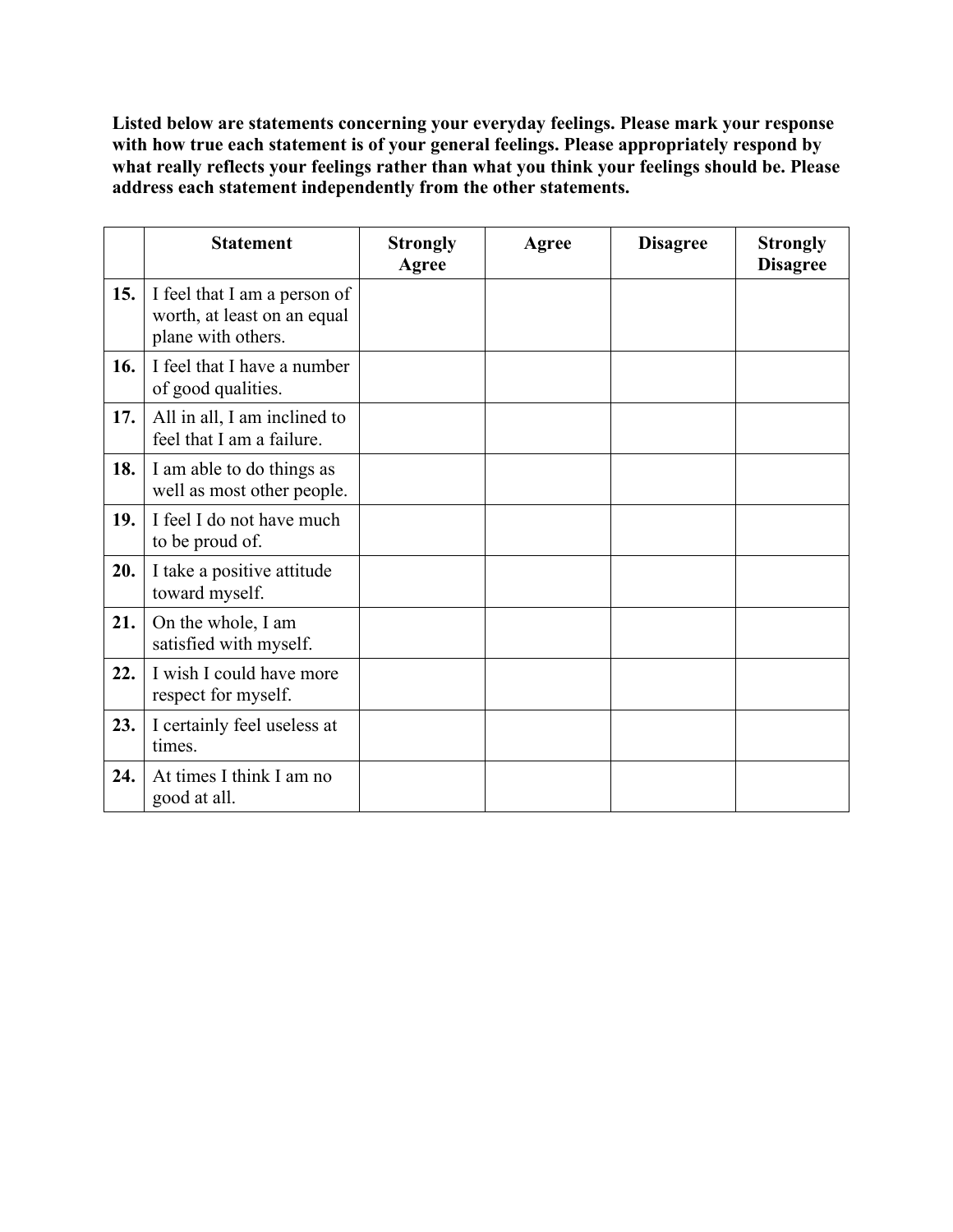**Listed below are statements concerning your everyday experience. Please mark your response**  with how true each statement is of your general experiences. Please appropriately respond by **what really reflects your experiences rather than what you think your experiences should be. Please address each statement independently from the other statements.** 

|     | <b>Statement</b>                                                                                            | Not at all<br>true of me | <b>Slightly true</b><br>of me | <b>Moderately</b><br>true of me | Very true<br>of me | <b>Extremely</b><br>true of me |
|-----|-------------------------------------------------------------------------------------------------------------|--------------------------|-------------------------------|---------------------------------|--------------------|--------------------------------|
| 25. | I fear others have more<br>rewarding experiences<br>than me.                                                |                          |                               |                                 |                    |                                |
| 26. | I fear my friends have<br>more rewarding<br>experiences than me.                                            |                          |                               |                                 |                    |                                |
| 27. | I get worried when I find<br>out my friends are<br>having fun without me.                                   |                          |                               |                                 |                    |                                |
| 28. | I get anxious when I<br>don't know what my<br>friends are up to.                                            |                          |                               |                                 |                    |                                |
| 29. | It is important that I<br>understand my friends<br>"in jokes."                                              |                          |                               |                                 |                    |                                |
| 30. | Sometimes, I wonder if I<br>spend too much time<br>keeping up with what is<br>going on.                     |                          |                               |                                 |                    |                                |
| 31. | It bothers me when I<br>miss an opportunity to<br>meet up with friends.                                     |                          |                               |                                 |                    |                                |
| 32. | When I have a good time<br>it is important for me to<br>share the details online<br>(e.g. updating status). |                          |                               |                                 |                    |                                |
| 33. | When I miss out on a<br>planned get-together, it<br>bothers me.                                             |                          |                               |                                 |                    |                                |
| 34. | When I go on vacation, I<br>continue to keep tabs on<br>what my friends are<br>doing.                       |                          |                               |                                 |                    |                                |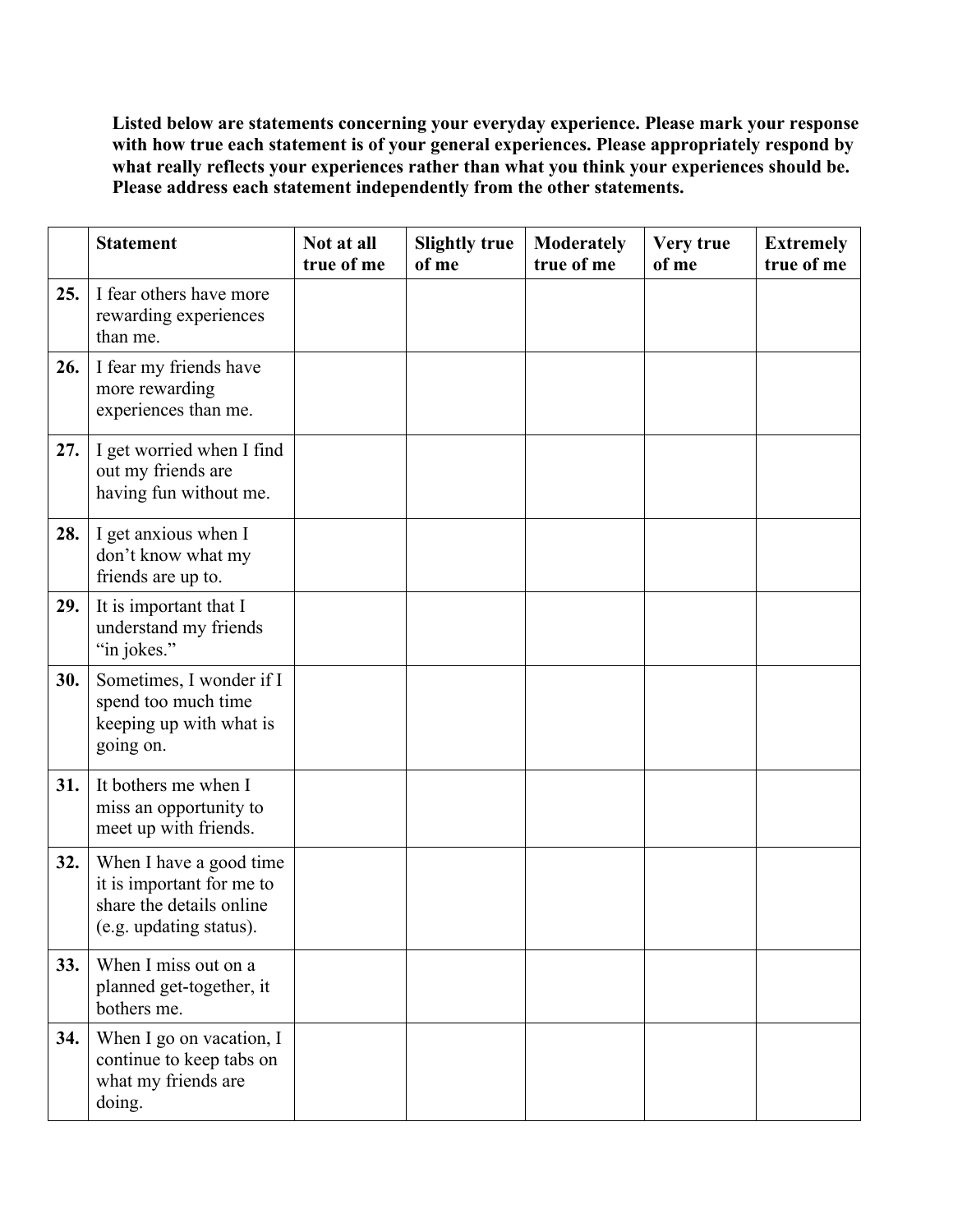**Listed below are questions concerning your behavior in the last month. As a reminder, your answers will be kept confidential and your responses are anonymous. Mark the most suitable response to answer the question to the best of your memory. Address each statement independently from the other statements.** 

#### **During the last month, have you ever…\***

35. Skipped class at least once? Yes No Prefer not to answer 36. Skipped class more than 5 times? Yes No Prefer not to answer 37. Drank alcohol under the age of 21? Yes No Prefer not to answer 38. Smoked marijuana? Yes No Prefer not to answer 39. Verbally attacked an authority figure (e.g. parent, professor, campus safety, etc.)? Yes No Prefer not to answer 40. Physically hit somebody (e.g. friend, family, significant other, etc.) with either your bare hands or a weapon? Yes No Prefer not to answer 41. Damaged public property (e.g. traffic signs, park benches, etc.)? Yes No

Prefer not to answer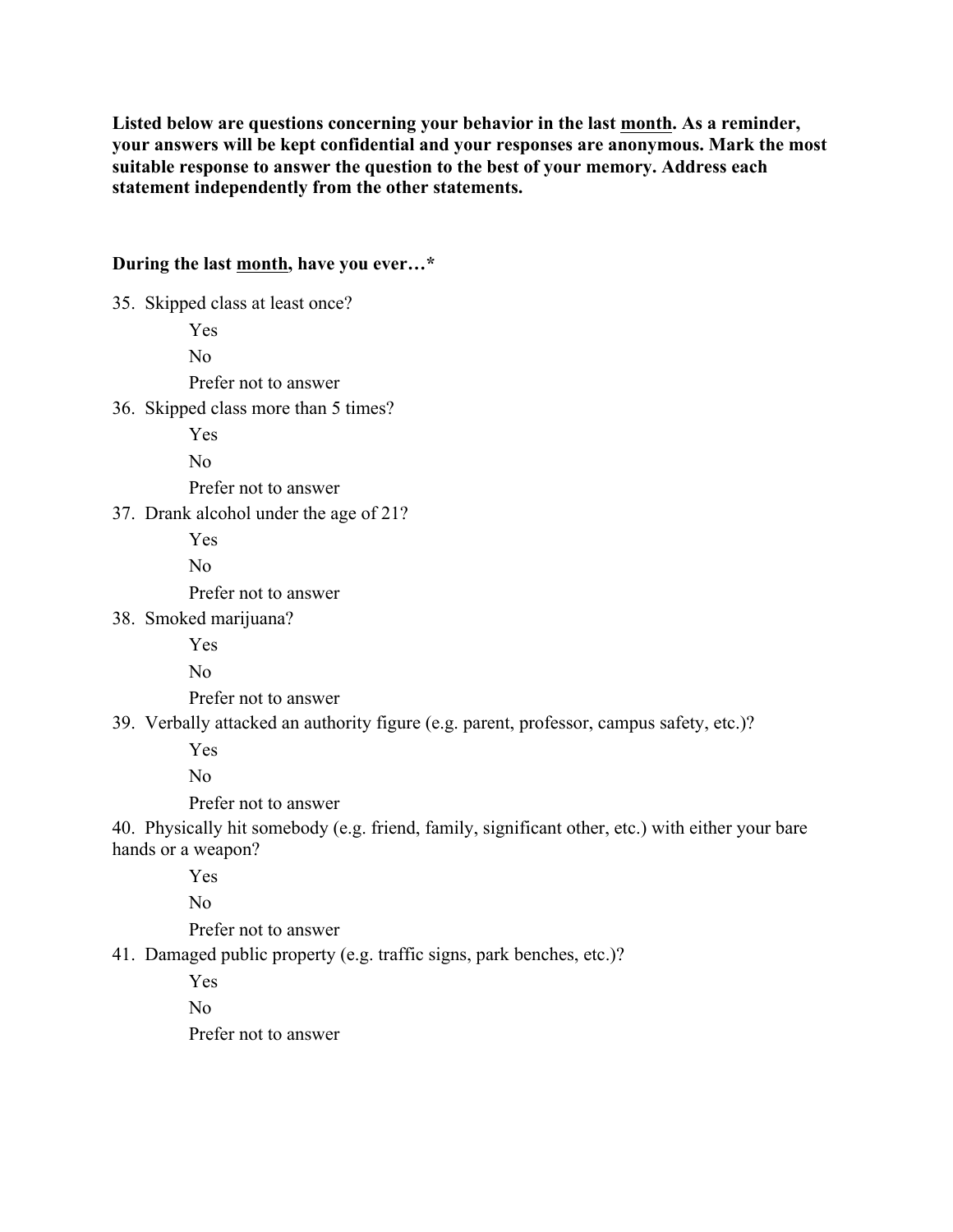42. Damaged private property (e.g. cars, home windows, etc.)?

Yes

No

Prefer not to answer

## 43. Stolen something worth less than \$20?

Yes

No

Prefer not to answer

## 44. Stolen something worth more than \$20?

Yes

No

Prefer not to answer

45. Sold or shared drugs to strangers?

Yes

No

Prefer not to answer

46. Sold or shared drugs to friends?

Yes

No

Prefer not to answer

# 47. Used cocaine, heroin, or methamphetamines?

Yes

No

Prefer not to answer

## 48. Carried a weapon (e.g. gun, knife, etc.) without a permit?

Yes

No

Prefer not to answer

## 49. Done graffiti on buildings or other locations?

Yes

No

Prefer not to answer

50. Driven under the influence of any alcohol or other illegal substances?

Yes

No

Prefer not to answer